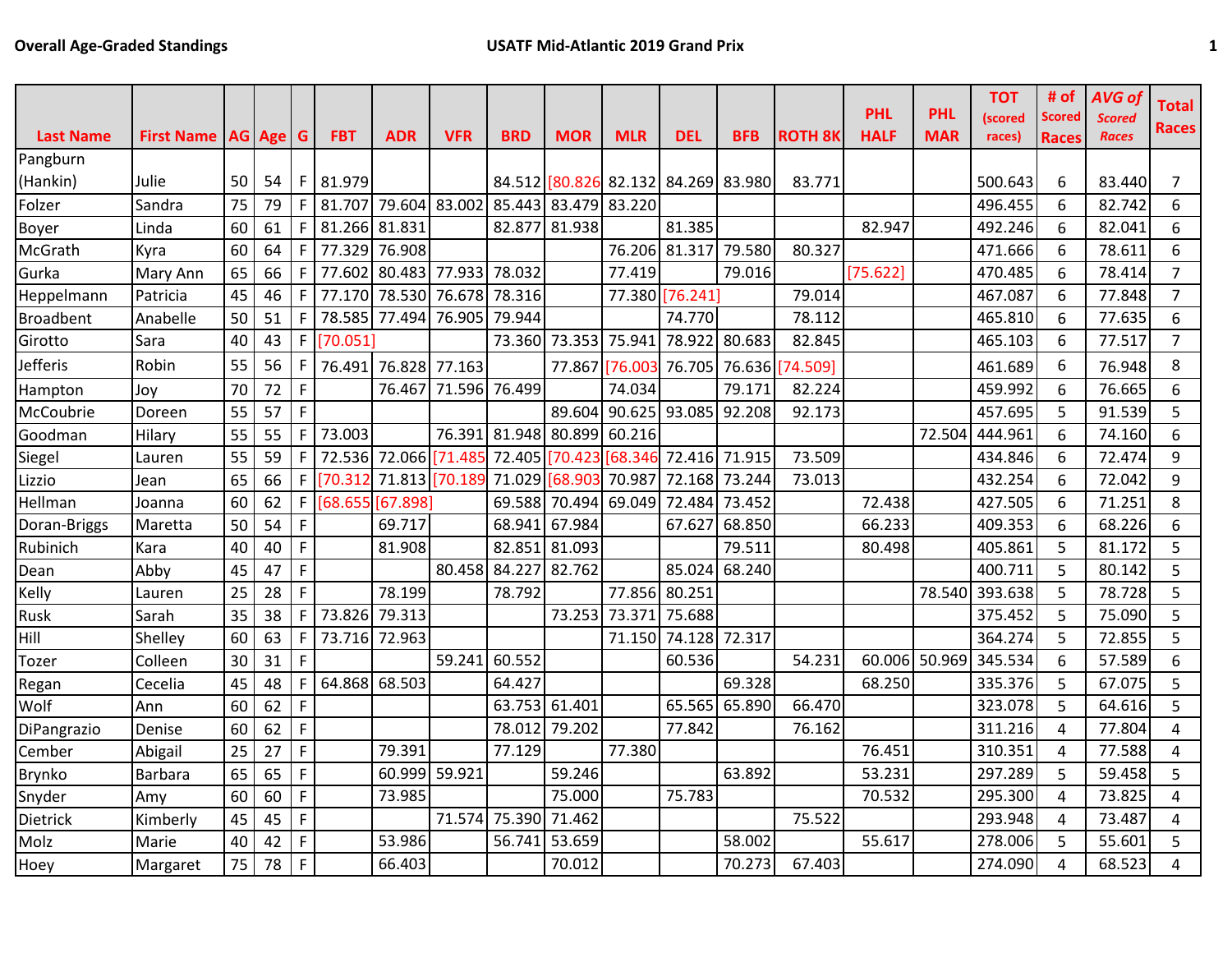| Harvey                | Michelle      | 50 | 53 | F  |        |               |        |        | 64.101        |               |        | 69.713 70.526 |        | 67.318 |        | 271.658 | 4              | 67.914 | 4              |
|-----------------------|---------------|----|----|----|--------|---------------|--------|--------|---------------|---------------|--------|---------------|--------|--------|--------|---------|----------------|--------|----------------|
| Kempton               | Dawn          | 55 | 56 | F  | 67.864 | 66.730 66.302 |        |        | 67.141        |               |        |               |        |        |        | 268.037 | 4              | 67.009 | 4              |
| Jasper                | Lorraine      | 55 | 57 | F  |        |               |        |        |               | 85.430 86.948 |        |               | 87.616 |        |        | 259.994 | 3              | 86.665 | 3              |
| Olmstead              | Betty         | 70 | 73 | F. | 49.821 | 48.336        |        |        | 51.478        |               |        | 54.690 51.766 |        |        |        | 256.093 | 5              | 51.219 | 5              |
| Fralic                | Irma          | 55 | 56 | F. | 67.395 |               |        | 53.073 |               | 67.146        |        | 68.259        |        |        |        | 255.874 | 4              | 63.969 | 4              |
| Hodge                 | <b>Brenda</b> | 45 | 47 | F  |        |               |        | 86.882 |               |               |        | 81.967        |        | 82.276 |        | 251.125 | 3              | 83.708 | 3              |
| Gelembiuk             | Lisa Marie    | 45 | 47 | F. | 63.596 |               |        | 64.409 |               |               |        | 61.987        |        | 59.431 |        | 249.423 | 4              | 62.356 | 4              |
| Everhart              | Ann Marie     | 35 | 35 | F. |        |               |        | 83.060 |               |               |        | 80.517        |        | 73.786 |        | 237.363 | 3              | 79.121 | 3              |
| <b>McManus</b>        | Diane         | 65 | 68 | F  | 52.068 |               | 49.120 | 46.014 |               |               |        | 42.334        | 45.417 |        |        | 234.953 | 5              | 46.991 | 5              |
| <b>Feole Driscoll</b> | Carol         | 60 | 60 | F  |        |               | 69.932 |        |               |               |        | 82.577        | 81.938 |        |        | 234.447 | 3              | 78.149 | 3              |
| Long                  | Erica         | 25 | 28 | F  |        | 77.856        |        | 75.787 |               |               |        |               |        | 74.203 |        | 227.846 | 3              | 75.949 | 3              |
| Hellman               | Faye          | 30 | 34 | F. |        | 72.653        |        |        |               | 74.707        |        |               | 79.605 |        |        | 226.965 | 3              | 75.655 | 3              |
| Dorey-Stein           | Caroline      | 25 | 26 | F. | 75.233 |               |        | 77.069 |               |               |        |               |        | 73.993 |        | 226.295 | 3              | 75.432 | 3              |
| Lippincott            | Jennifer      | 40 | 42 | F. | 70.602 |               | 71.100 |        | 71.198        |               |        |               |        |        |        | 212.900 | $\mathbf{3}$   | 70.967 | 3              |
| Montini               | Rebecca       | 45 | 49 | F  | 68.867 | 70.728        |        | 71.202 |               |               |        |               |        |        |        | 210.798 | 3              | 70.266 | 3              |
| Corino                | Kristy        | 55 | 56 | F  |        |               |        | 72.802 |               |               |        | 68.312        |        | 65.536 |        | 206.650 | 3              | 68.883 | 3              |
| Wert                  | Cheryl        | 45 | 48 | F  |        |               |        | 68.251 |               |               |        | 68.119        |        | 68.293 |        | 204.663 | $\overline{3}$ | 68.221 | 3              |
| Foley                 | Christine     | 30 | 30 | F  | 63.601 |               |        | 72.187 |               |               |        |               | 64.635 |        |        | 200.422 | 3              | 66.807 | 3              |
| Monforto              | Kathleen      | 40 | 42 | F  |        | 68.527        |        | 61.493 |               |               |        | 70.048        |        |        |        | 200.068 | 3              | 66.689 | 3              |
| Moore                 | Jo Ann        | 50 | 53 | F. | 63.925 |               |        |        |               |               |        | 64.724        |        | 64.226 |        | 192.874 | 3              | 64.291 | 3              |
| Gandolfo              | Maria         | 55 | 56 | F  |        | 71.932        |        | 38.618 |               |               |        |               |        |        | 64.941 | 175.491 | 3              | 58.497 | 3              |
| Brangan               | Michelle      | 45 | 49 | F  | 85.510 |               |        | 88.558 |               |               |        |               |        |        |        | 174.068 | $\overline{2}$ | 87.034 | $\overline{2}$ |
| Vido                  | Margaret      | 25 | 28 | F  |        | 86.019        |        | 86.377 |               |               |        |               |        |        |        | 172.396 | $\overline{2}$ | 86.198 | $\overline{2}$ |
| <b>Bishop</b>         | Meghan        | 30 | 33 | F. | 84.397 |               |        | 86.410 |               |               |        |               |        |        |        | 170.806 | $\overline{2}$ | 85.403 | $\overline{2}$ |
| Petraglia             | Daria         | 50 | 51 | F  |        | 58.426        |        |        | 54.476 57.710 |               |        |               |        |        |        | 170.611 | 3              | 56.870 | 3              |
| Seykora               | Maria         | 20 | 24 | F  |        | 84.221        |        |        |               |               |        |               | 85.477 |        |        | 169.698 | $\overline{2}$ | 84.849 | $\overline{2}$ |
| Peterson              | Christy       | 40 | 44 | F  |        |               |        | 86.304 |               |               | 83.216 |               |        |        |        | 169.520 | $\overline{2}$ | 84.760 | $\overline{2}$ |
| Rodden                | Katie         | 25 | 25 | F  |        |               |        | 84.891 |               |               |        |               |        |        | 84.214 | 169.105 | $\overline{2}$ | 84.553 | $\overline{2}$ |
| Fragola               | Jessica       | 35 | 36 | F  |        | 83.086        |        | 85.163 |               |               |        |               |        |        |        | 168.249 | $\overline{2}$ | 84.124 | $\overline{2}$ |
| Johnson               | Lisa Rose     | 40 | 42 | F. |        |               | 39.974 | 43.331 |               |               |        | 39.268        | 42.231 |        |        | 164.804 | 4              | 41.201 | $\overline{4}$ |
| Dunn                  | Karen         | 40 | 42 | F  | 80.223 |               |        | 83.855 |               |               |        |               |        |        |        | 164.078 | $\overline{2}$ | 82.039 | $\overline{2}$ |
| Frei                  | Kaitlin       | 20 | 23 | F  | 81.436 |               |        | 82.502 |               |               |        |               |        |        |        | 163.938 | $\overline{2}$ | 81.969 | $\overline{2}$ |
| Creamer               | Samantha      | 30 | 30 | F  |        | 55.202        |        |        |               |               |        | 52.896 55.726 |        |        |        | 163.824 | 3              | 54.608 | 3              |
| Goswami               | Jennifer      | 35 | 35 | F  |        |               |        | 82.261 |               |               |        |               |        | 80.880 |        | 163.141 | $\overline{2}$ | 81.570 | $\overline{2}$ |
| Longshore             | Kristine      | 50 | 51 | F  |        | 43.190 40.965 |        |        |               | 42.368        |        |               | 36.181 |        |        | 162.704 | 4              | 40.676 | 4              |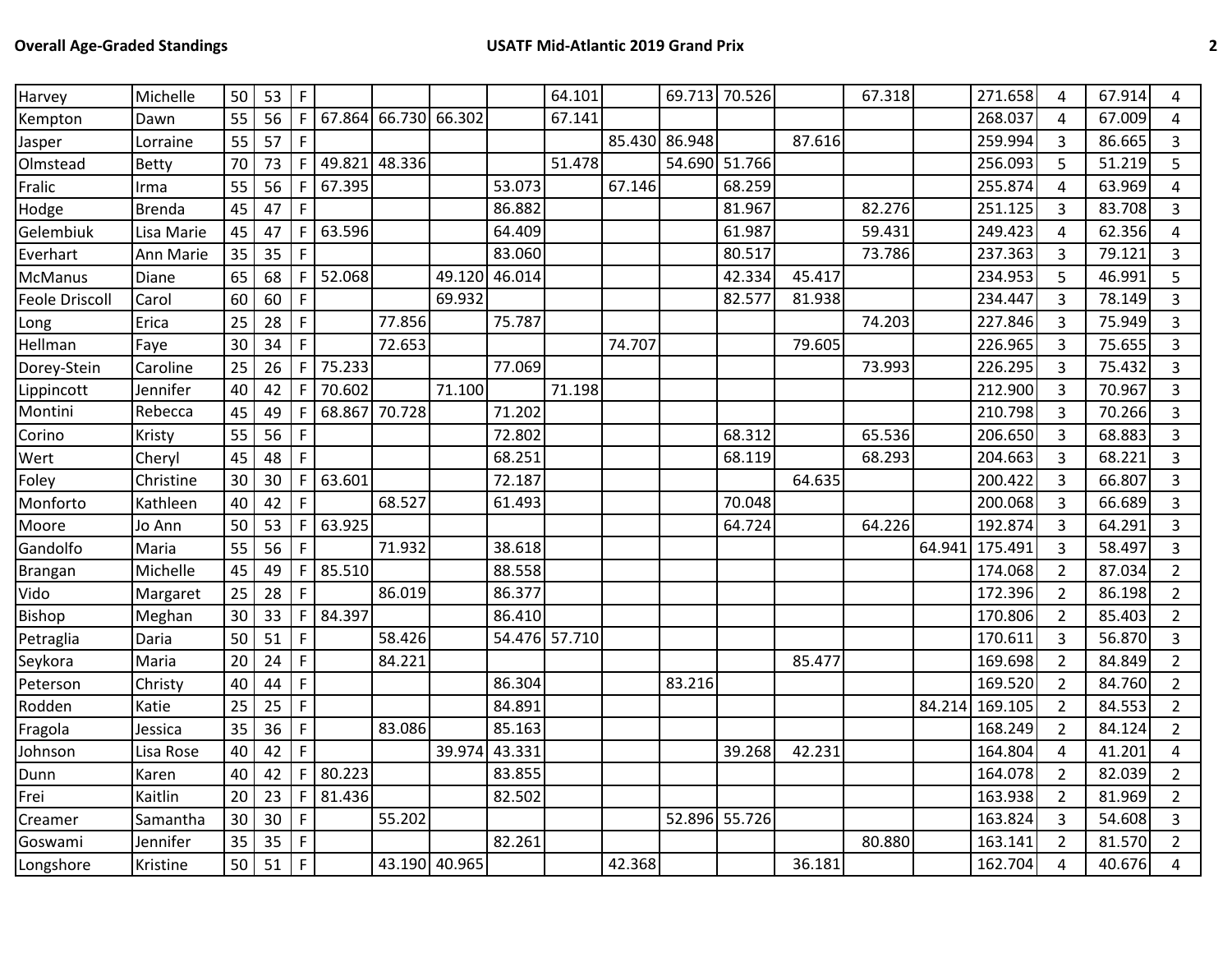| Jacaruso       | Alana     | 20 | 24 | F           |        |        |        |        |        |        |        | 80.424        | 82.118 |               |        | 162.543 | $\overline{2}$ | 81.271 | $\overline{2}$ |
|----------------|-----------|----|----|-------------|--------|--------|--------|--------|--------|--------|--------|---------------|--------|---------------|--------|---------|----------------|--------|----------------|
| Wilson         | Justyna   | 40 | 44 | F           |        |        |        |        |        |        |        | 81.496        |        |               | 79.613 | 161.108 | $\overline{2}$ | 80.554 | $\overline{2}$ |
| Hoey           | Leslee    | 45 | 49 | F           |        |        |        |        | 80.180 |        |        |               | 80.118 |               |        | 160.298 | $\overline{2}$ | 80.149 | $\overline{2}$ |
| Cohick         | Christy   | 25 | 27 | F           |        |        |        | 79.725 |        |        |        |               |        |               | 76.499 | 156.225 | $\overline{2}$ | 78.112 | $2^{\circ}$    |
| Unger          | Meredith  | 40 | 44 | F           |        |        |        | 76.127 |        | 76.202 |        |               |        |               |        | 152.329 | $\overline{2}$ | 76.165 | $\overline{2}$ |
| Dunn           | Jackie    | 30 | 34 | $\mathsf F$ |        | 76.526 |        | 75.724 |        |        |        |               |        |               |        | 152.250 | $\overline{2}$ | 76.125 | $\overline{2}$ |
| Giampietro     | Carol     | 60 | 61 | $\mathsf F$ |        |        |        |        |        |        | 78.550 |               |        |               | 73.529 | 152.079 | $\overline{2}$ | 76.039 | $\overline{2}$ |
| <b>Nichols</b> | Rebecca   | 25 | 28 | F           |        | 75.921 |        | 76.099 |        |        |        |               |        |               |        | 152.020 | $\overline{2}$ | 76.010 | $2^{\circ}$    |
| Ropka          | Jennifer  | 50 | 51 | $\mathsf F$ |        | 77.018 |        | 74.967 |        |        |        |               |        |               |        | 151.985 | $\overline{2}$ | 75.992 | $\overline{2}$ |
| Ryan           | Maura     | 30 | 31 | F           |        |        |        | 73.915 |        |        |        |               | 76.661 |               |        | 150.577 | $\overline{2}$ | 75.288 | $\overline{2}$ |
| <b>Breen</b>   | Diana     | 45 | 48 | F           |        |        |        | 50.391 |        |        |        |               | 51.176 |               | 48.619 | 150.186 | 3              | 50.062 | $\overline{3}$ |
| Nathanson      | Debra     | 55 | 56 | F           |        |        |        | 51.689 |        |        |        | 48.878        | 49.385 |               |        | 149.952 | 3              | 49.984 | 3              |
| Kolesar        | Dana      | 35 | 39 | F           |        |        |        | 76.836 | 72.732 |        |        |               |        |               |        | 149.567 | $\overline{2}$ | 74.784 | $2^{\circ}$    |
| Dargan         | Kinjal    | 30 | 31 | F           |        |        |        |        |        |        |        | 83.029        |        | 65.915        |        | 148.944 | $\overline{2}$ | 74.472 | $\overline{2}$ |
| Jones          | Lindsay   | 25 | 26 | F           |        |        |        | 74.962 |        |        |        |               | 73.722 |               |        | 148.684 | $\overline{2}$ | 74.342 | $\overline{2}$ |
| Soltysik       | Megan     | 35 | 36 | F           |        |        |        |        | 75.375 |        |        |               |        |               | 70.741 | 146.116 | $\overline{2}$ | 73.058 | $\overline{2}$ |
| Gottlieb       | Bridget   | 20 | 23 | F           |        |        |        |        |        |        | 73.116 |               |        | 70.499        |        | 143.615 | $\overline{2}$ | 71.807 | $\overline{2}$ |
| Dahab          | Sophia    | 30 | 33 | F           |        |        |        | 69.829 |        |        |        |               |        | 71.670        |        | 141.499 | $\overline{2}$ | 70.749 | $\overline{2}$ |
| Baisch         | Diane     | 55 | 57 | F           | 67.875 |        |        |        |        |        |        |               |        | 71.643        |        | 139.518 | $\overline{2}$ | 69.759 | $\overline{2}$ |
| Doelp          | Diann     | 50 | 54 | F.          | 70.605 |        | 68.272 |        |        |        |        |               |        |               |        | 138.877 | $\overline{2}$ | 69.439 | $\overline{2}$ |
| Watters        | Arianna   | 30 | 31 | F           |        |        |        |        |        |        |        | 68.939        | 69.797 |               |        | 138.736 | $\overline{2}$ | 69.368 | $\overline{2}$ |
| Pasquella      | Linda     | 50 | 52 | $\mathsf F$ |        |        |        | 69.852 |        |        |        |               |        | 68.003        |        | 137.855 | $\overline{2}$ | 68.928 | $\overline{2}$ |
| Gray           | Tia       | 55 | 58 | F           |        |        |        | 49.879 |        |        |        |               | 43.122 |               | 44.733 | 137.735 | 3              | 45.912 | 3              |
| Vaughan        | Kayla     | 25 | 25 | F           |        | 71.916 |        |        |        |        |        |               |        | 64.608        |        | 136.523 | $\overline{2}$ | 68.262 | $2^{\circ}$    |
| Moll           | Vlatka    | 65 | 66 | F           |        |        |        | 71.175 |        |        |        |               |        | 64.220        |        | 135.395 | $\overline{2}$ | 67.697 | $2^{\circ}$    |
| Gadkari        | Preshita  | 25 | 29 | F           |        |        |        | 68.701 |        |        |        |               |        | 66.633        |        | 135.333 | $\overline{2}$ | 67.667 | $2^{\circ}$    |
| Wise           | Rachel    | 30 | 33 | F           |        |        |        | 67.807 |        |        |        |               | 67.303 |               |        | 135.110 | $\overline{2}$ | 67.555 | $\overline{2}$ |
| Schmidt        | Aliza     | 45 | 46 | F           |        |        |        | 64.040 |        |        |        |               | 67.527 |               |        | 131.567 | $\overline{2}$ | 65.783 | $\overline{2}$ |
| <b>Hirt</b>    | Judy      | 45 | 45 | F           |        | 64.325 |        |        | 64.576 |        |        |               |        |               |        | 128.901 | $\overline{2}$ | 64.451 | $\overline{2}$ |
| Kelnock        | Linda     | 50 | 52 | F           |        |        |        | 52.857 |        |        |        | 42.176 32.256 |        |               |        | 127.289 | 3              | 42.430 | $\overline{3}$ |
| Tierney        | MaryAnn   | 40 | 41 | F           |        |        |        | 62.165 |        |        |        |               |        | 63.846        |        | 126.011 | $\overline{2}$ | 63.005 | $\overline{2}$ |
| Ronayne        | Jennifer  | 25 | 28 | F           |        |        |        | 55.335 |        |        |        |               |        | 56.385        |        | 111.721 | $\overline{2}$ | 55.860 | $\overline{2}$ |
| Mosher         | Regina    | 50 | 50 | F           |        |        |        |        |        |        |        |               |        | 50.522 43.975 |        | 94.498  | $\overline{2}$ | 47.249 | $\overline{2}$ |
| Ramsey         | Christine | 35 | 37 | F.          |        |        |        |        |        |        |        |               | 89.364 |               |        | 89.364  | 1              | 89.364 | $\mathbf{1}$   |
| Steinbach      | Coreen    | 65 | 68 | $\mathsf F$ |        |        |        |        |        |        |        |               | 89.364 |               |        | 89.364  | $\mathbf{1}$   | 89.364 | $\mathbf{1}$   |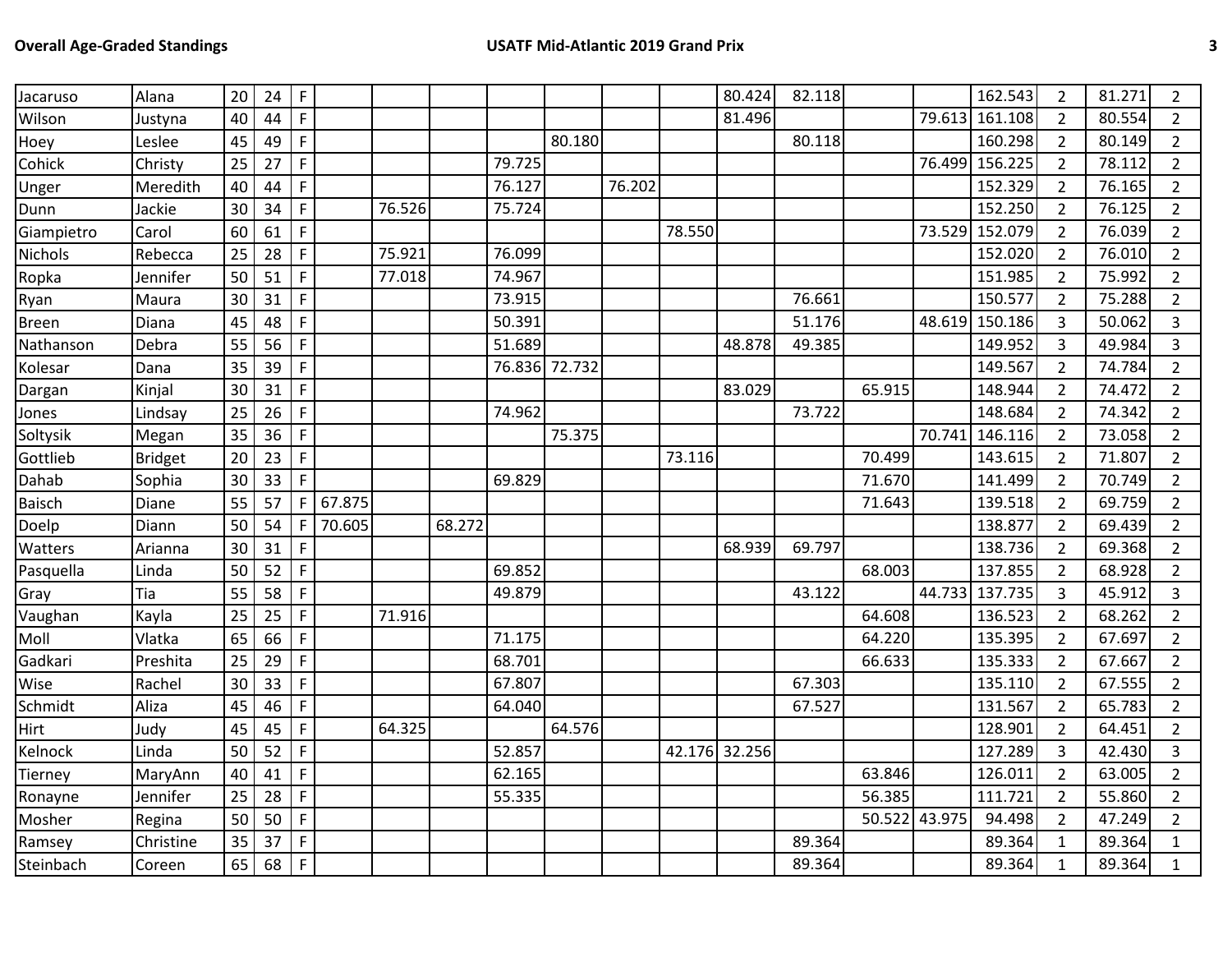| Tran                 | Heng           | 35 | 35 | $\mathsf F$ |        |        | 41.392 |        |        |        |        | 45.839 | 87.231 | $\overline{2}$ | 43.616 | 2            |
|----------------------|----------------|----|----|-------------|--------|--------|--------|--------|--------|--------|--------|--------|--------|----------------|--------|--------------|
| Eisenberg            | Christine      | 20 | 24 | F           |        |        |        |        |        | 87.040 |        |        | 87.040 | $\mathbf{1}$   | 87.040 | $\mathbf{1}$ |
| Swan                 | Mary           | 55 | 58 | F           |        |        |        |        |        |        | 87.020 |        | 87.020 | $\mathbf{1}$   | 87.020 | $\mathbf{1}$ |
| Oremus               | Lindsey        | 20 | 22 | F           |        |        |        |        |        |        | 86.141 |        | 86.141 | $\mathbf{1}$   | 86.141 | $\mathbf{1}$ |
| Knast                | Stephanie      | 30 | 30 | F           |        |        |        |        |        |        | 84.131 |        | 84.131 | $\mathbf{1}$   | 84.131 | $\mathbf{1}$ |
| Rohl                 | Michelle       | 50 | 54 | F           |        |        |        |        |        |        | 83.974 |        | 83.974 | $\mathbf{1}$   | 83.974 | $\mathbf{1}$ |
| Bacon                | Crystal        | 25 | 29 | $\mathsf F$ | 83.902 |        |        |        |        |        |        |        | 83.902 | $\mathbf{1}$   | 83.902 | $\mathbf{1}$ |
| Barrett              | Liz            | 25 | 27 | $\mathsf F$ |        |        | 83.786 |        |        |        |        |        | 83.786 | $\mathbf{1}$   | 83.786 | $\mathbf{1}$ |
| McGowan              | Karen          | 60 | 62 | F.          |        |        |        |        |        |        |        | 83.758 | 83.758 | $\mathbf{1}$   | 83.758 | $\mathbf{1}$ |
| Watson               | Georganne      | 30 | 34 | F           |        |        |        |        |        |        |        | 82.234 | 82.234 | $\mathbf{1}$   | 82.234 | $\mathbf{1}$ |
| Anderson             | Kimberly       | 50 | 54 | F           |        |        |        |        | 81.768 |        |        |        | 81.768 | $\mathbf{1}$   | 81.768 | $\mathbf{1}$ |
| Swierzbinski         | Elizabeth      | 30 | 32 | $\mathsf F$ |        |        |        |        |        |        | 81.756 |        | 81.756 | $\mathbf{1}$   | 81.756 | $\mathbf{1}$ |
| Kalbian              | Irene          | 25 | 27 | F           |        |        | 80.968 |        |        |        |        |        | 80.968 | $\mathbf{1}$   | 80.968 | $\mathbf{1}$ |
| Marshall             | Megan          | 30 | 33 | F           |        |        |        |        |        |        | 80.591 |        | 80.591 | $\mathbf{1}$   | 80.591 | $\mathbf{1}$ |
| Heins                | Sarah          | 20 | 23 | F           |        |        |        |        |        |        |        | 79.690 | 79.690 | $\mathbf{1}$   | 79.690 | $\mathbf{1}$ |
| Kelley               | Louise         | 55 | 55 | F           |        |        |        |        |        |        | 79.520 |        | 79.520 | $\mathbf{1}$   | 79.520 | $\mathbf{1}$ |
| <b>Bellaire</b>      | Cheryl         | 60 | 60 | F           |        |        |        |        | 79.033 |        |        |        | 79.033 | $\mathbf{1}$   | 79.033 | $\mathbf{1}$ |
| Fulmer               | Stephanie      | 25 | 29 | F           |        |        | 78.729 |        |        |        |        |        | 78.729 | $\mathbf{1}$   | 78.729 | $\mathbf{1}$ |
| <b>Roessel White</b> | Rosie          | 25 | 27 | F           | 78.546 |        |        |        |        |        |        |        | 78.546 | $\mathbf{1}$   | 78.546 | $\mathbf{1}$ |
| Rath                 | Terri          | 55 | 55 | F           |        |        |        |        |        |        | 78.506 |        | 78.506 | $\mathbf{1}$   | 78.506 | $\mathbf{1}$ |
| Deery                | Julie          | 50 | 53 | F           |        | 78.245 |        |        |        |        |        |        | 78.245 | $\mathbf{1}$   | 78.245 | $\mathbf{1}$ |
| O'Connor             | Siobhan        | 30 | 31 | $\mathsf F$ |        |        | 78.041 |        |        |        |        |        | 78.041 | $\mathbf{1}$   | 78.041 | $\mathbf{1}$ |
| Chiaramonte          | Jasmine        | 40 | 43 | F           |        |        | 77.673 |        |        |        |        |        | 77.673 | $\mathbf{1}$   | 77.673 | $\mathbf{1}$ |
| Smith                | Jessica        | 30 | 31 | F           |        |        |        |        |        |        | 77.527 |        | 77.527 | $\mathbf{1}$   | 77.527 | $\mathbf{1}$ |
| Gorka                | <b>Barbara</b> | 55 | 56 | F           | 77.502 |        |        |        |        |        |        |        | 77.502 | $\mathbf{1}$   | 77.502 | $\mathbf{1}$ |
| Smith                | Tara           | 45 | 47 | F           |        |        |        |        |        |        | 77.112 |        | 77.112 | $\mathbf{1}$   | 77.112 | $\mathbf{1}$ |
| Lounsbury            | Leah-Kate      | 30 | 32 | $\mathsf F$ |        |        | 76.871 |        |        |        |        |        | 76.871 | $\mathbf{1}$   | 76.871 | $\mathbf{1}$ |
| Delfidio             | Susan          | 40 | 41 | $\mathsf F$ |        |        |        | 76.643 |        |        |        |        | 76.643 | $\mathbf{1}$   | 76.643 | $\mathbf{1}$ |
| Luptak               | Christina      | 25 | 26 | F           |        |        |        |        |        |        | 76.580 |        | 76.580 | $\mathbf{1}$   | 76.580 | $\mathbf{1}$ |
| Delia                | Sarah          | 30 | 33 | F           |        |        |        |        |        |        | 76.374 |        | 76.374 | $\mathbf{1}$   | 76.374 | $\mathbf{1}$ |
| Barrett              | Katie          | 25 | 29 | F           |        |        |        |        |        |        |        | 75.361 | 75.361 | $\mathbf{1}$   | 75.361 | $\mathbf{1}$ |
| Tuntivate            | Maeve          | 25 | 26 | F.          |        |        |        | 74.292 |        |        |        |        | 74.292 | $\mathbf{1}$   | 74.292 | $\mathbf{1}$ |
| Thiel-Poblotzki      | Martina        | 50 | 54 | F           |        |        | 74.006 |        |        |        |        |        | 74.006 | $\mathbf{1}$   | 74.006 | $\mathbf{1}$ |
| Huang                | Dorcas         | 25 | 25 | F           |        |        |        |        |        |        |        | 73.423 | 73.423 | $\mathbf{1}$   | 73.423 | $\mathbf{1}$ |
| McCalley             | Katherine      | 40 | 40 | F           |        |        | 73.365 |        |        |        |        |        | 73.365 | $\mathbf{1}$   | 73.365 | $\mathbf{1}$ |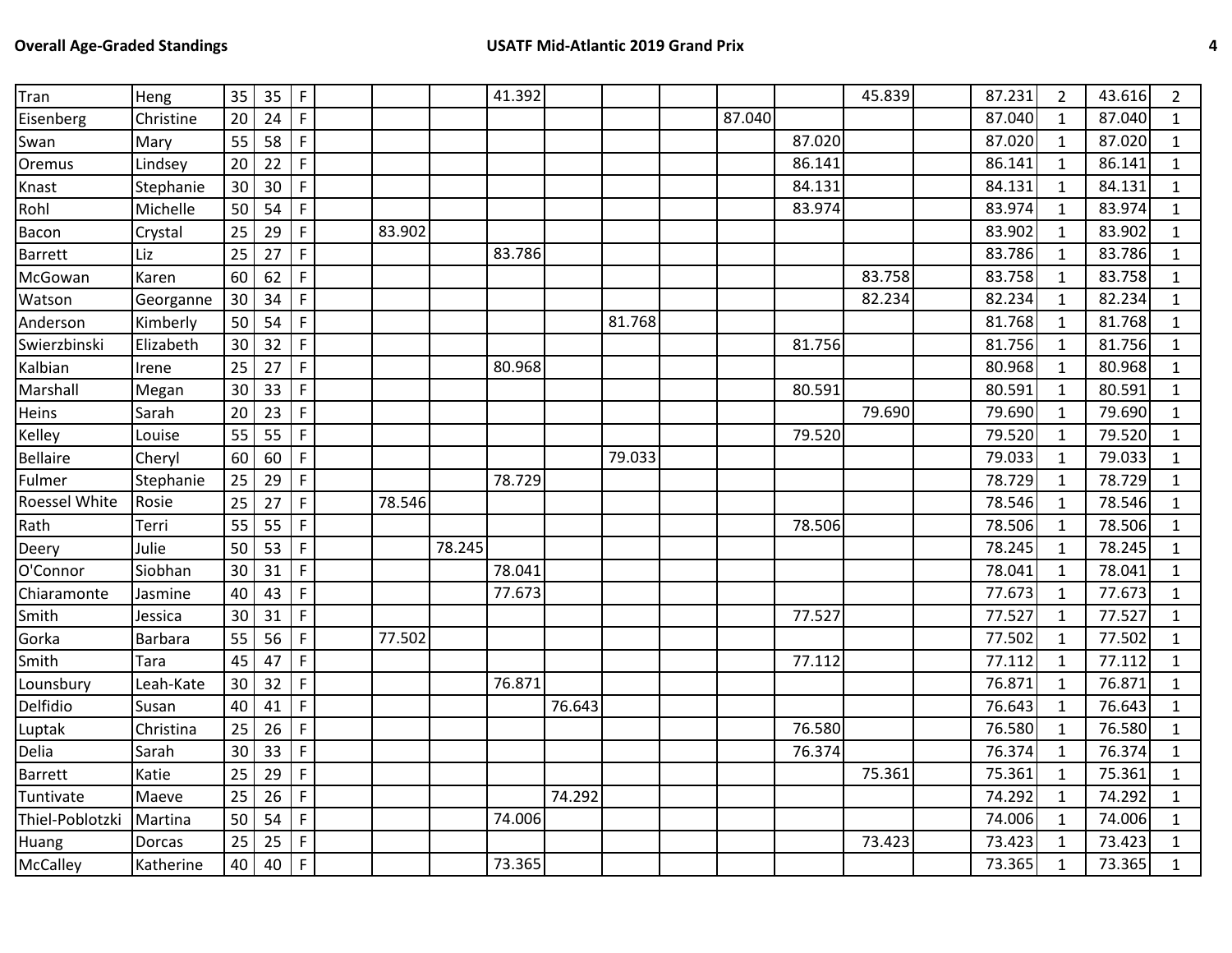| Call           | Kathryn  | 60 | 60 | $\mathsf{F}$ |        |        |        | 73.355 |        |        |        |        |        |        | 73.355 | $\mathbf{1}$ | 73.355 | $\mathbf{1}$ |
|----------------|----------|----|----|--------------|--------|--------|--------|--------|--------|--------|--------|--------|--------|--------|--------|--------------|--------|--------------|
| Haubrich       | Kathy    | 60 | 60 | F            |        |        |        |        |        |        |        | 72.512 |        |        | 72.512 | $\mathbf{1}$ | 72.512 | $\mathbf{1}$ |
| Molczan        | Aliah    | 30 | 34 | F            |        |        |        | 72.081 |        |        |        |        |        |        | 72.081 | $\mathbf{1}$ | 72.081 | $\mathbf{1}$ |
| Nunez          | Kristie  | 40 | 43 | $\mathsf F$  |        |        | 71.765 |        |        |        |        |        |        |        | 71.765 | $\mathbf{1}$ | 71.765 | $\mathbf{1}$ |
| Frissora       | Eva      | 35 | 35 | F.           |        |        |        |        |        |        |        |        |        | 71.115 | 71.115 | $\mathbf{1}$ | 71.115 | $\mathbf{1}$ |
| McNally        | Samantha | 30 | 32 | F            |        | 70.790 |        |        |        |        |        |        |        |        | 70.790 | $\mathbf{1}$ | 70.790 | $\mathbf{1}$ |
| Nardo          | Mary     | 65 | 67 | F            |        |        |        |        |        |        |        |        | 70.766 |        | 70.766 | $\mathbf{1}$ | 70.766 | $\mathbf{1}$ |
|                | Margaret |    |    |              |        |        |        |        |        |        |        |        |        |        |        |              |        |              |
| Jordan         | Crilley  | 55 | 57 | F            |        |        |        |        |        |        |        |        |        | 70.499 | 70.499 | $\mathbf{1}$ | 70.499 | 1            |
| Fisher         | Amy      | 45 | 46 | F            |        |        |        |        |        |        |        | 70.077 |        |        | 70.077 | $\mathbf{1}$ | 70.077 | $\mathbf{1}$ |
| Terry          | Julia    | 40 | 42 | F            |        |        |        |        |        |        |        |        | 69.951 |        | 69.951 | $\mathbf{1}$ | 69.951 | $\mathbf{1}$ |
| Sanchez        | Lucia    | 20 | 23 | $\mathsf F$  |        |        |        | 69.736 |        |        |        |        |        |        | 69.736 | $\mathbf{1}$ | 69.736 | $\mathbf{1}$ |
| Giampietro     | Erin     | 25 | 28 | F            |        |        |        |        |        |        |        |        |        | 69.137 | 69.137 | $\mathbf{1}$ | 69.137 | $\mathbf{1}$ |
| Schodel        | Marva    | 45 | 49 | F            |        |        |        |        |        | 69.061 |        |        |        |        | 69.061 | $\mathbf{1}$ | 69.061 | $\mathbf{1}$ |
| Kirsch         | Mary     | 70 | 73 | F.           | 68.841 |        |        |        |        |        |        |        |        |        | 68.841 | $\mathbf{1}$ | 68.841 | $\mathbf{1}$ |
| Sowden         | Jennifer | 40 | 43 | F            | 68.355 |        |        |        |        |        |        |        |        |        | 68.355 | $\mathbf{1}$ | 68.355 | $\mathbf{1}$ |
| Verderame      | Emily    | 25 | 26 | F.           |        |        |        | 68.022 |        |        |        |        |        |        | 68.022 | $\mathbf{1}$ | 68.022 | $\mathbf{1}$ |
| Zuiderhof      | Dana     | 35 | 36 | F.           |        |        |        | 67.355 |        |        |        |        |        |        | 67.355 | $\mathbf{1}$ | 67.355 | $\mathbf{1}$ |
| Tampio         | Sarah    | 35 | 35 | $\mathsf{F}$ |        |        |        |        |        |        |        |        | 66.594 |        | 66.594 | $\mathbf{1}$ | 66.594 | $\mathbf{1}$ |
| Consiglio-Ward | Loretta  | 50 | 54 | F.           |        |        |        | 66.081 |        |        |        |        |        |        | 66.081 | 1            | 66.081 | $\mathbf{1}$ |
| Sweigart       | Sheri    | 45 | 49 | F.           | 65.545 |        |        |        |        |        |        |        |        |        | 65.545 | $\mathbf{1}$ | 65.545 | $\mathbf{1}$ |
| Summers        | Jan      | 55 | 57 | F.           | 65.428 |        |        |        |        |        |        |        |        |        | 65.428 | $\mathbf{1}$ | 65.428 | $\mathbf{1}$ |
| <b>Shults</b>  | Justine  | 55 | 57 | F            |        |        |        |        |        |        |        |        |        | 65.322 | 65.322 | $\mathbf{1}$ | 65.322 | $\mathbf{1}$ |
| Jenkinson      | Amanda   | 45 | 48 | F.           |        |        |        |        |        |        |        |        | 65.133 |        | 65.133 | $\mathbf{1}$ | 65.133 | $\mathbf{1}$ |
| Matthews       | Mary     | 55 | 59 | F            |        |        |        | 61.620 |        |        |        |        |        |        | 61.620 | $\mathbf{1}$ | 61.620 | $\mathbf{1}$ |
| <b>Burgese</b> | Denise   | 50 | 53 | F.           | 61.001 |        |        |        |        |        |        |        |        |        | 61.001 | $\mathbf{1}$ | 61.001 | $\mathbf{1}$ |
| Cohen          | Sophie   | 15 | 15 | F            |        |        |        |        |        |        |        |        |        | 60.823 | 60.823 | $\mathbf{1}$ | 60.823 | $\mathbf{1}$ |
| <b>Burley</b>  | Kara     | 40 | 40 | F            |        |        |        | 60.367 |        |        |        |        |        |        | 60.367 | $\mathbf{1}$ | 60.367 | $\mathbf{1}$ |
| Pearse         | Kylie    | 25 | 26 | F            |        |        |        | 58.025 |        |        |        |        |        |        | 58.025 | $\mathbf{1}$ | 58.025 | $\mathbf{1}$ |
| Crouthamel     | Jennifer | 45 | 49 | F            |        |        |        |        |        |        |        |        | 56.395 |        | 56.395 | $\mathbf{1}$ | 56.395 | $\mathbf{1}$ |
| Smith          | Sylvia   | 50 | 52 | F            |        |        |        |        |        |        |        |        | 55.899 |        | 55.899 | $\mathbf{1}$ | 55.899 | $\mathbf{1}$ |
| McCourt        | Jenette  | 25 | 28 | F            |        |        |        |        |        |        | 53.862 |        |        |        | 53.862 | $\mathbf{1}$ | 53.862 | $\mathbf{1}$ |
| Nana-Sinkam    |          | 45 | 48 | F            |        |        |        |        | 53.680 |        |        |        |        |        | 53.680 | $\mathbf{1}$ | 53.680 |              |
|                | Meaghan  |    |    |              |        |        |        | 53.421 |        |        |        |        |        |        |        |              |        | $\mathbf{1}$ |
| <b>Brown</b>   | Lauren   | 35 | 39 | $\mathsf F$  |        |        |        |        |        |        |        |        |        |        | 53.421 | $\mathbf{1}$ | 53.421 | $\mathbf{1}$ |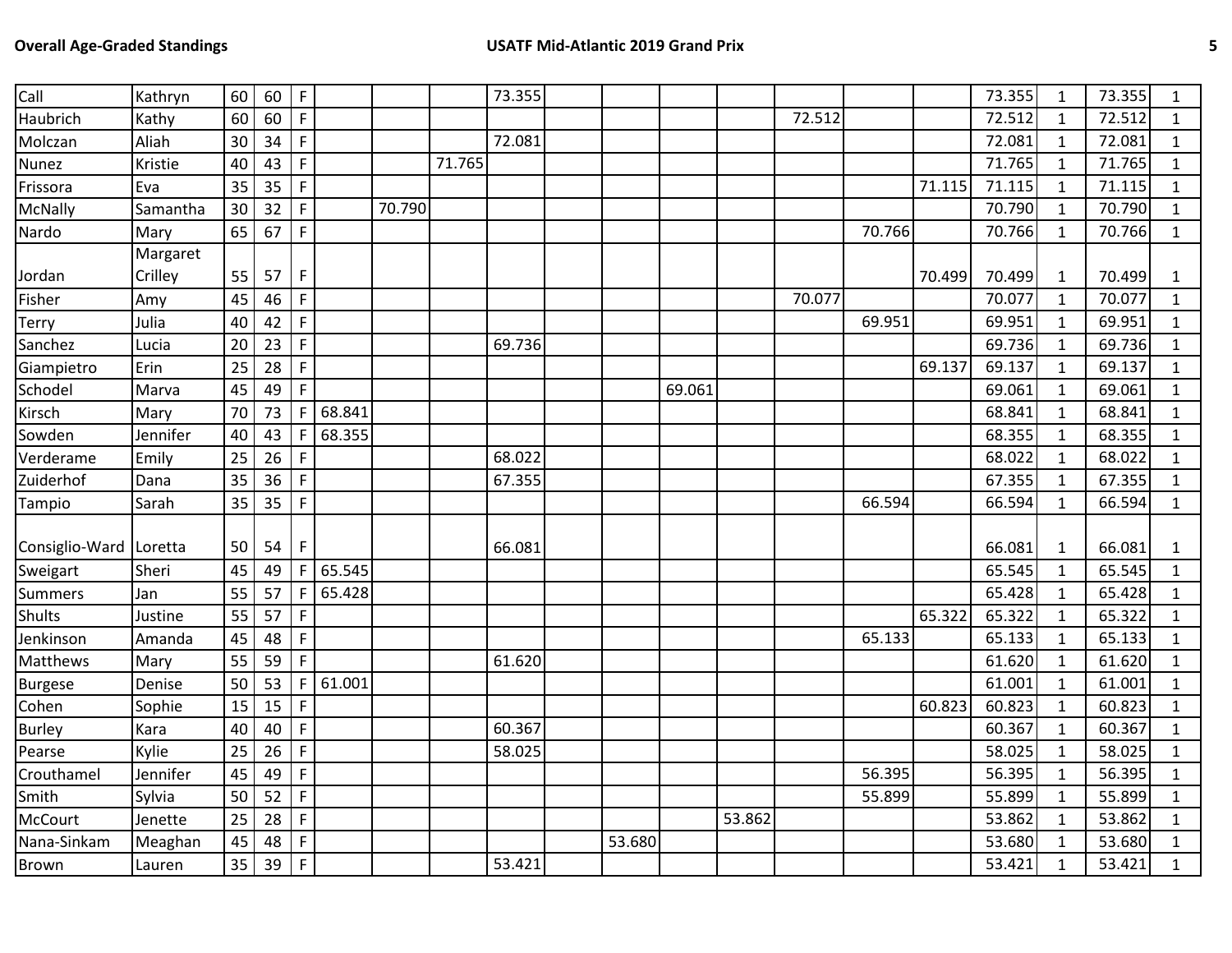| Anderson  | Andrea    | 40              | 42 | F            |        |        | 51.922 |  |        |        | 51.922 |              | 51.922 |  |
|-----------|-----------|-----------------|----|--------------|--------|--------|--------|--|--------|--------|--------|--------------|--------|--|
| McCloskey | Megan     | 20              | 22 | F.           |        |        | 51.893 |  |        |        | 51.893 |              | 51.893 |  |
| McCoubrie | Chelsea   | 25              | 26 | F.           |        |        | 51.757 |  |        |        | 51.757 |              | 51.757 |  |
| Reynolds  | Molly     | 25              | 27 | F            | 51.163 |        |        |  |        |        | 51.163 |              | 51.163 |  |
| McGrier   | Dawn      | 50 <sub>1</sub> | 52 | F            |        |        | 49.434 |  |        |        | 49.434 |              | 49.434 |  |
| Jackson   | Priscilla | 40 l            | 43 | F            |        |        |        |  |        | 46.856 | 46.856 |              | 46.856 |  |
| Herbert   | Natalie   | 25              | 26 | F.           |        |        | 43.302 |  |        |        | 43.302 |              | 43.302 |  |
| Zaitz     | Emily     | 35              | 35 | F.           |        |        | 40.105 |  |        |        | 40.105 |              | 40.105 |  |
| Ruff      | Melanie   | 25              | 27 | F.           |        |        | 38.767 |  |        |        | 38.767 |              | 38.767 |  |
| Hunsinger | Ailena    | 50              | 50 | F            |        |        |        |  |        | 38.370 | 38.370 |              | 38.370 |  |
| Miller    | Angela    | 55              | 57 | F            |        |        | 37.515 |  |        |        | 37.515 | $\mathbf{1}$ | 37.515 |  |
| Oriente   | Colleen   | 50 <sub>1</sub> | 51 | F.           |        |        | 37.332 |  |        |        | 37.332 |              | 37.332 |  |
| Cusimano  | Jessica   | 20              | 23 | F.           |        |        |        |  |        | 37.325 | 37.325 |              | 37.325 |  |
| Getchell  | Michelle  | 50              | 52 | F.           |        |        | 35.822 |  |        |        | 35.822 |              | 35.822 |  |
| Nessell   | Megan     | 40              | 42 | F            |        | 33.786 |        |  |        |        | 33.786 |              | 33.786 |  |
| Rossello  | Lisa      | 50              | 52 | F            |        |        |        |  | 32.256 |        | 32.256 |              | 32.256 |  |
| Abelus    | Julienne  | 30 <sup>1</sup> | 34 | $-1$ F $1$ . |        |        | 29.985 |  |        |        | 29.985 |              | 29.985 |  |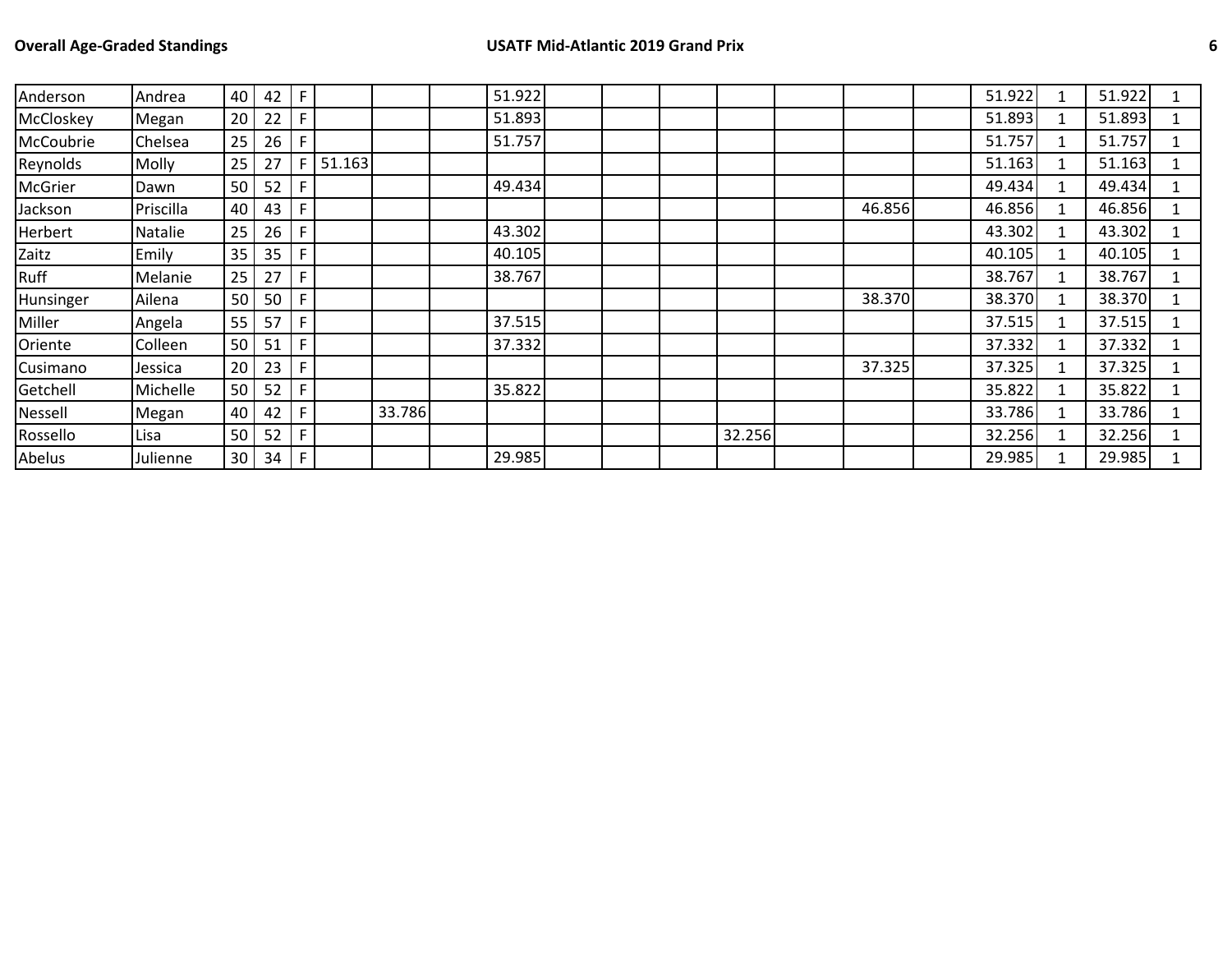|                  |                   |    |        |          |                 |                 |               |            |               |                      |               |            |                |             |            | <b>TOT</b> | # of         | <b>AVG of</b> | <b>Total</b>   |
|------------------|-------------------|----|--------|----------|-----------------|-----------------|---------------|------------|---------------|----------------------|---------------|------------|----------------|-------------|------------|------------|--------------|---------------|----------------|
|                  |                   |    |        |          |                 |                 |               |            |               |                      |               |            |                | <b>PHL</b>  | <b>PHL</b> | (scored    | Scored       | <b>Scored</b> | Races          |
| <b>Last Name</b> | <b>First Name</b> |    | AG Age | G        | <b>FBT</b>      | <b>ADR</b>      | <b>VFR</b>    | <b>BRD</b> | <b>MOR</b>    | <b>MLR</b>           | <b>DEL</b>    | <b>BFB</b> | <b>ROTH 8K</b> | <b>HALF</b> | <b>MAR</b> | races)     | <b>Races</b> | <b>Races</b>  |                |
| <b>Dykes</b>     | Gene              | 70 | 70     | M        |                 | 90.112          |               | 93.447     |               | 88.861               | 90.434        |            | 86.388         | [80.064]    | 81.056     | 530.298    | 6            | 88.383        | $\overline{7}$ |
| Gearinger        | Dylan             | 20 | 22     | M        |                 |                 | 87.627 85.210 |            |               | 86.942               | 89.795        | 88.271     | 88.889         |             |            | 526.733    | 6            | 87.789        | 6              |
| Sery             | Jim               | 55 | 57     |          | M [84.586]      | [85.859]        |               | 87.573     | 86.633        | 86.355               | 88.119        | 86.559     | 87.872         |             |            | 523.112    | 6            | 87.185        | 8              |
| Mazo             | Daniel            | 55 | 55     |          | M 82.285 83.865 |                 |               | 83.795     | 82.027        |                      |               | 80.390     | 82.334         |             |            | 494.696    | 6            | 82.449        | 6              |
| Predhome         | Alex              | 25 | 25     |          | M 80.898 82.784 |                 |               | 82.837     |               | 80.309               |               | 81.702     |                | 82.057      |            | 490.587    | 6            | 81.765        | 6              |
| Cauller          | Gregory           | 55 | 59     |          |                 | M 80.725 82.180 | [78.489]      | 79.356     |               | 79.832               |               | 81.932     | 83.906         |             |            | 487.930    | 6            | 81.322        | $\overline{7}$ |
| Cardoso          | Marco             | 45 | 46     |          | M [75.937       | 80.582          |               | 80.208     | 79.943 81.732 |                      | 81.095        | 81.351     |                | [79.098]    |            | 484.910    | 6            | 80.818        | 8              |
| Armstrong        | Scott             | 55 | 56     | M        |                 | 80.616 81.963   | 79.769        | 79.485     | 79.390 80.609 |                      |               |            |                |             |            | 481.831    | 6            | 80.305        | 6              |
| Jennings         | Thomas            | 75 | 75     | M        | [77.965         | 79.337          | 79.776        | 80.498     | 80.948 78.343 |                      | 80.018 79.712 |            | [77.872]       |             |            | 480.289    | 6            | 80.048        | 9              |
| Wiechecki        | David             | 55 | 57     | M        |                 | 79.507          | 74.939        | 76.416     |               | 79.372               | 79.744        | 80.938     | 81.926         |             |            | 477.903    | 6            | 79.650        | $\overline{7}$ |
| Varallo          | Vince             | 45 | 45     | M        | 78.362          | 80.396          | 79.117        | 80.798     |               |                      | 79.320        |            | [40.179]       | 70.184      |            | 468.176    | 6            | 78.029        | $\overline{7}$ |
| Dechnik          | Michael           | 50 | 50     |          | M 79.647        | 81.793          | 77.551        | 78.737     | 76.180        |                      |               |            |                | 73.467      |            | 467.376    | 6            | 77.896        | 6              |
| Hibbs            | John              | 65 | 65     |          | M [75.597       | 77.382          |               | 77.900     |               | 78.035 75.904        | [72.245       | 76.497     | 80.389         |             |            | 466.107    | 6            | 77.684        | 8              |
| Bergmann         | Seth              | 65 | 69     |          | M 75.187        | 78.919          | [75.088]      |            |               | 77.043               | 76.877        | 77.134     | 76.264         |             |            | 461.424    | 6            | 76.904        | $\overline{7}$ |
| Cutrona          | Matthew           | 45 | 48     | M        |                 | 73.898          | [72.895       | 75.435     | 76.518        |                      | 73.339        | 78.861     |                |             | 73.081     | 451.133    | 6            | 75.189        | $\overline{7}$ |
| Hranilovich      | Stephen           | 55 | 55     | M        | 75.325          | 76.859          | [73.81]       | 73.905     | 74.626 74.698 |                      |               | [73.795    | 75.500         |             |            | 450.913    | 6            | 75.152        | 8              |
| <b>Bizal</b>     | Michael           | 55 | 58     |          | M 73.050        |                 | 71.961        | 74.953     | 74.708        |                      |               | 72.303     | 72.532         |             |            | 439.506    | 6            | 73.251        | 6              |
| Fillippo         | <b>Brian</b>      | 55 | 59     | M        | 69.960          |                 |               | 71.907     | 73.950        |                      | 69.199        | 72.870     | 73.044         |             |            | 430.929    | 6            | 71.822        | 6              |
| Dougherty        | Christopher       | 50 | 52     |          | M 71.715 73.328 |                 |               | 70.763     | 70.702 74.236 |                      | 68.462        |            |                |             |            | 429.206    | 6            | 71.534        | 6              |
| Harte            | Tim               | 50 | 51     | <b>M</b> |                 |                 | 83.823        | 85.731     |               | 85.769               |               | 84.128     | 86.088         |             |            | 425.538    | 5            | 85.108        | 5              |
| Pellechio        | Thomas            | 60 | 63     |          | M 69.944        | 72.366          | 68.345        | 72.525     |               |                      | 69.008        | [63.645]   |                | 67.557      |            | 419.745    | 6            | 69.958        | $\overline{7}$ |
| Sawyer           | Steve             | 65 | 67     | M        | 69.371          | 71.069          |               | 69.422     | 68.778        |                      |               | 69.800     |                | 65.456      |            | 413.896    | 6            | 68.983        | 6              |
| <b>Brandon</b>   | Kevin             | 25 | 28     | M        | 80.542 81.742   |                 |               | 84.237     |               | 80.000               |               |            |                | 82.095      |            | 408.616    | 5            | 81.723        | 5              |
| Choi             | David             | 20 | 24     | M        | 79.540 82.521   |                 |               | 83.969     |               |                      |               | 79.751     | 82.490         |             |            | 408.272    | 5            | 81.654        | 5              |
| Steenkamer       | Thomas            | 60 | 60     | M        |                 | 80.504          | 77.860        |            |               | 81.118               | 77.801        |            | 81.719         |             |            | 399.002    | 5            | 79.800        | 5              |
| <b>Boland</b>    | Robert            | 60 | 63     |          | M 79.012        |                 | 77.236        | 80.591     |               |                      | 78.369 78.632 |            |                |             |            | 393.840    | 5            | 78.768        | 5              |
| Morrison         | Don               | 65 | 68     |          | M 75.435        | 79.473          | 78.001        |            | 80.683        |                      |               |            | 79.254         |             |            | 392.846    | 5            | 78.569        | 5              |
| Hawkey           | Edward            | 70 | 70     |          | M 63.366        |                 |               | 64.671     | 65.871 66.147 |                      |               | 64.643     |                | 59.416      |            | 384.115    | 6            | 64.019        | 6              |
| <b>Bruckner</b>  | Joseph            | 60 | 64     | M        |                 | 59.988          | 60.303        | 60.822     |               | 62.923 62.050 63.455 |               |            |                | [57.227]    |            | 369.542    | 6            | 61.590        | $\overline{7}$ |
| Giacomoni        | Anthony           | 30 | 34     | M        |                 |                 |               | 74.002     |               | 70.968               | 70.148        | 69.436     | 71.041         |             |            | 355.594    | 5            | 71.119        | 5              |
| Lombardi         | James             | 50 | 52     | мI       | [52.410         | 56.648          |               | 56.103     | 58.121        | 59.028               | 60.778        | 59.130     | 60.626         |             |            | 354.331    | 6            | 59.055        | 8              |
| Dombrosky        | Craig             | 55 | 59     |          | M 68.786 73.186 |                 |               |            |               |                      | 70.356 69.738 |            | 70.514         |             |            | 352.579    | 5            | 70.516        | 5              |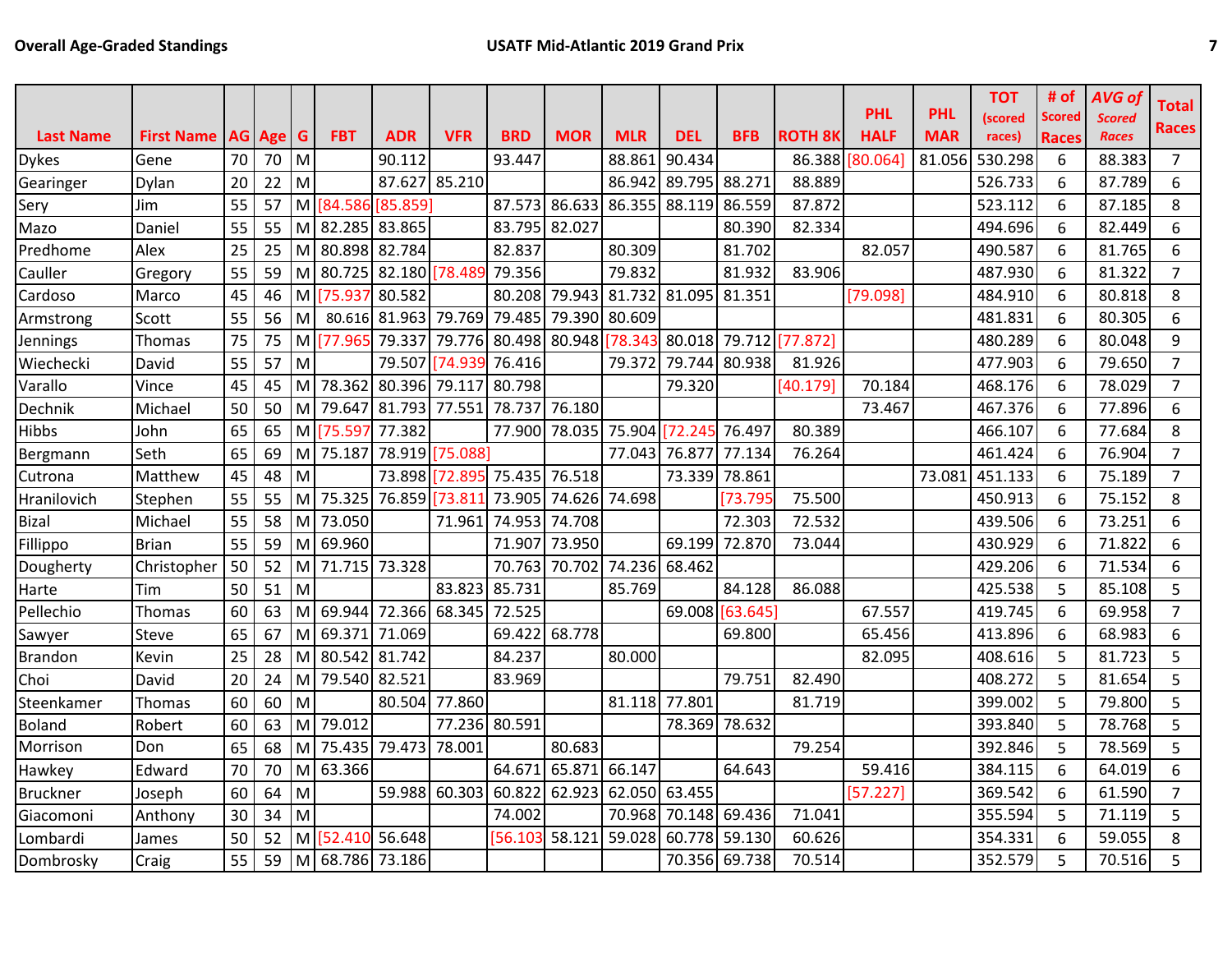| <b>Butler</b> | <b>Brock</b>   | 40 | 41 | M  |               | 86.975        |                                           | 87.552        |        |                        |               | 87.107   | 89.807          |        |        | 351.440 | 4              | 87.860 | 4              |
|---------------|----------------|----|----|----|---------------|---------------|-------------------------------------------|---------------|--------|------------------------|---------------|----------|-----------------|--------|--------|---------|----------------|--------|----------------|
| Matuszak      | Paul           | 30 | 32 | M  | 85.877        | 87.612        |                                           | 89.193        |        |                        |               |          | 87.423          |        |        | 350.104 | 4              | 87.526 | 4              |
| Schuler       | Robert         | 70 | 70 | M  | 56.767        |               | 58.482 58.876 52.271 58.469 60.045 51.655 |               |        |                        |               |          | 56.213 [51.648] |        |        | 348.853 | 6              | 58.142 | 9              |
| DiGennaro     | Mike           | 40 | 40 | M  | 83.857        | 87.740        |                                           | 84.382        |        |                        |               |          | 85.879          |        |        | 341.858 | 4              | 85.464 | 4              |
| Voorhees      | Simon          | 25 | 25 | M  |               | 83.226        |                                           | 84.399        |        |                        | 85.809        |          | 86.826          |        |        | 340.261 | 4              | 85.065 | 4              |
| Padilla       | Michael        | 40 | 44 |    | M 85.360      | 86.415 82.494 |                                           |               |        |                        |               |          | 84.301          |        |        | 338.569 | 4              | 84.642 | 4              |
| Mateer        | Christopher    | 25 | 28 | M  | 81.052        | 83.944        |                                           | 83.943        |        |                        |               |          | 82.651          |        |        | 331.590 | 4              | 82.897 | 4              |
| Farquhar      | Bill           | 50 | 51 | M  | 80.353        | 83.992        |                                           | 83.008        |        |                        |               |          | 81.247          |        |        | 328.601 | 4              | 82.150 | 4              |
| Mullen        | Nace           | 60 | 62 | M  | 68.070        | 67.969        |                                           | 63.850        |        |                        |               | 66.611   |                 | 59.931 |        | 326.431 | 5              | 65.286 | 5              |
| Rissell       | Ethan          | 25 | 29 | M  | 78.902        |               |                                           | 83.810        |        |                        | 79.889        |          |                 |        | 79.323 | 321.923 | 4              | 80.481 | 4              |
| McConnell     | Lee            | 65 | 65 | M  |               | 78.476        |                                           | 78.605        |        |                        | 77.978        |          | 78.958          |        |        | 314.016 | 4              | 78.504 | 4              |
| Matthews      | John           | 20 | 24 | M  | 77.374        | 78.926        |                                           | 79.494        |        |                        |               |          |                 |        | 76.193 | 311.988 | 4              | 77.997 | 4              |
| Mason         | Robert         | 60 | 64 | M  |               | 79.726        |                                           |               | 76.354 |                        | 76.643 77.308 |          |                 |        |        | 310.032 | 4              | 77.508 | 4              |
| Geslin        | Alexis         | 25 | 25 | lм |               |               | 79.247 62.819                             |               |        | 80.558                 |               |          | 82.759          |        |        | 305.384 | 4              | 76.346 | 4              |
| Montini       | Paul           | 50 | 51 |    | M 74.476      | 77.029        | 76.111                                    | 77.726        |        |                        |               |          |                 |        |        | 305.341 | $\overline{4}$ | 76.335 | 4              |
| Reilly        | Philip         | 60 | 62 | M  | 74.534        | 76.452        | 75.733                                    |               | 76.575 |                        |               |          |                 |        |        | 303.295 | $\overline{4}$ | 75.824 | 4              |
| Kapner        | Kenneth        | 60 | 60 | M  |               |               |                                           |               |        | 74.053 74.149          |               | 76.385   | 74.858          |        |        | 299.444 | 4              | 74.861 | 4              |
| Zmirich       | Robert         | 60 | 60 | M  | 48.147        |               | 54.774 49.936                             | 50.363        |        | 48.257 [43.651 [47.066 |               | [45.540] | 47.316          |        |        | 298.794 | 6              | 49.799 | 9              |
| Bodary        | Michael        | 55 | 58 | M  | 74.566        |               |                                           | 73.716        | 74.735 |                        |               |          |                 |        | 70.565 | 293.581 | 4              | 73.395 | 4              |
| Hessels       | Andre          | 40 | 44 | M  |               |               |                                           | 70.674        | 70.933 |                        |               | 72.804   |                 | 70.620 |        | 285.031 | 4              | 71.258 | 4              |
| Smith         | Zach           | 30 | 31 | M  |               |               |                                           | 77.193        | 75.698 |                        |               |          | 77.212          | 51.236 |        | 281.339 | 4              | 70.335 | 4              |
| Conway        | Bill           | 55 | 58 |    | M 59.538      |               | 61.578                                    | 58.063        |        |                        | 61.004        |          |                 |        | 40.855 | 281.038 | 5              | 56.208 | 5              |
| Hesketh       | Robert         | 55 | 58 | M  |               |               |                                           |               |        | 68.732                 | 70.576        | 72.195   |                 | 69.440 |        | 280.943 | 4              | 70.236 | 4              |
| Skalski       | Evan           | 25 | 28 | M  | 69.247        |               |                                           | 69.657        |        |                        | 72.698        |          |                 |        | 69.170 | 280.772 | 4              | 70.193 | $\overline{4}$ |
| Kaucher       | Michael        | 40 | 42 | M  | 69.917        | 73.610        |                                           | 70.356        |        |                        |               |          |                 |        | 64.313 | 278.197 | 4              | 69.549 | 4              |
| <b>Barbee</b> | Kenneth        | 50 | 54 | M  | 89.455        | 91.633        |                                           | 89.323        |        |                        |               |          |                 |        |        | 270.411 | 3              | 90.137 | $\mathbf{3}$   |
| Hamilton      | <b>Brandon</b> | 50 | 51 | M  |               | 45.814        |                                           | 53.917 68.141 |        |                        |               | 38.763   |                 |        | 63.443 | 270.078 | 5              | 54.016 | 5              |
| Naimoli       | Christopher    | 35 | 39 | M  |               | 89.095        |                                           |               |        |                        |               | 81.720   | 90.156          |        |        | 260.971 | 3              | 86.990 | 3              |
| Kane          | Matt           | 25 | 29 | M  |               |               |                                           | 86.387        |        |                        |               | 83.620   |                 | 83.724 |        | 253.731 | 3              | 84.577 | 3              |
| Hermann       | Ethan          | 15 | 18 | M  |               | 83.333        |                                           | 85.798        |        |                        |               |          | 84.183          |        |        | 253.314 | $\overline{3}$ | 84.438 | 3              |
| Sandercock    | Matthew        | 45 | 49 | м  | 82.536        | 85.409        |                                           | 83.759        |        |                        |               |          |                 |        |        | 251.703 | 3              | 83.901 | 3              |
| Mullin        | Christopher    | 25 | 25 | M  |               | 81.571        |                                           | 85.189        |        |                        |               |          |                 | 83.604 |        | 250.363 | $\overline{3}$ | 83.454 | $\overline{3}$ |
| Koniges       | Frank          | 65 | 65 | M  |               |               | 61.703                                    | 61.342        |        |                        |               | 63.870   |                 | 62.748 |        | 249.663 | 4              | 62.416 | 4              |
| Permar        | Terry          | 60 | 64 |    | M 80.534      |               |                                           |               |        | 80.825 82.505          |               |          |                 |        |        | 243.864 | 3              | 81.288 | $\overline{3}$ |
| Estrada       | Alex           | 55 | 57 | M  | 63.108 63.218 |               |                                           | 62.986        |        |                        |               | 54.527   |                 |        |        | 243.840 | 4              | 60.960 | 4              |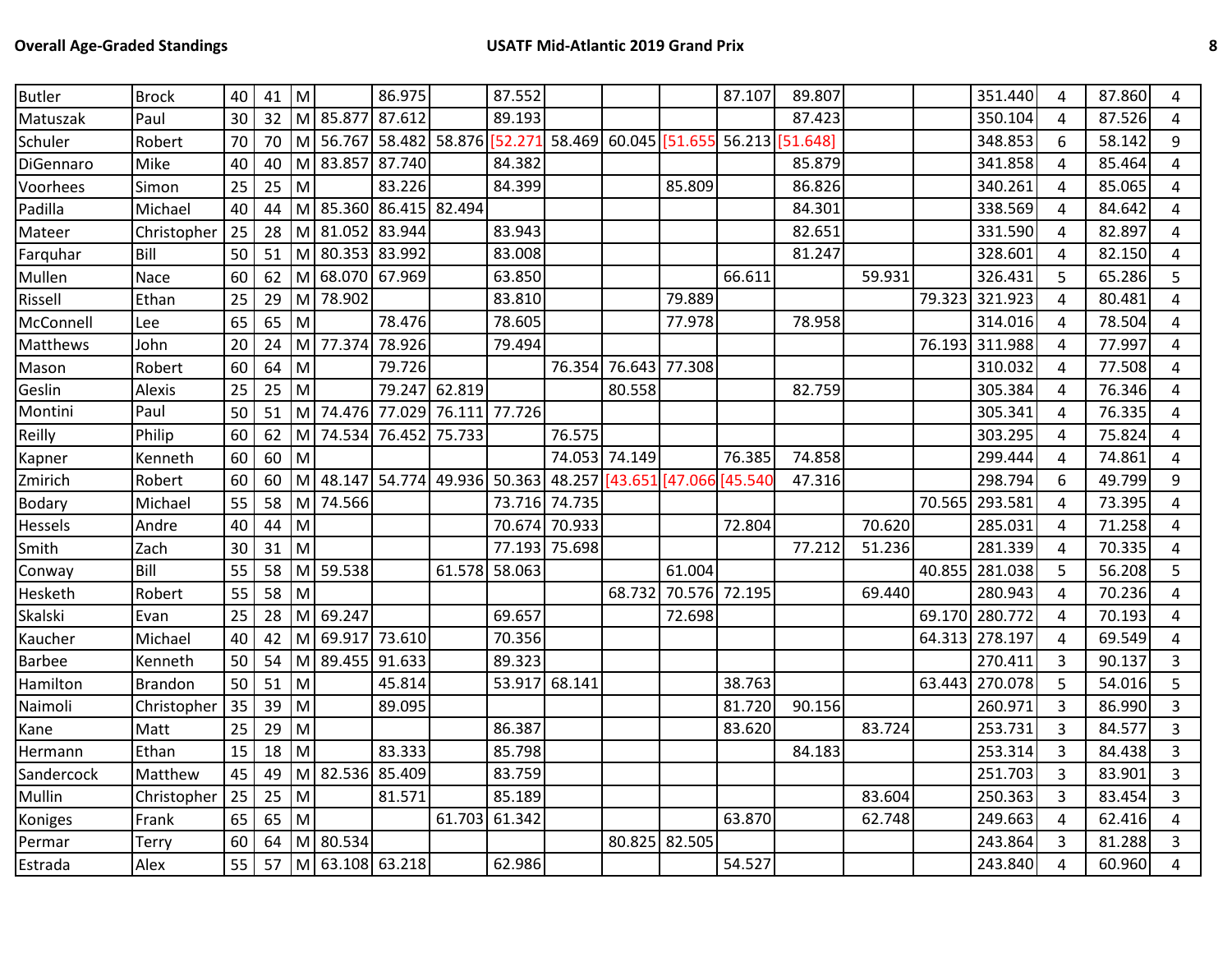| <b>Binder</b> | Joseph       | 35 | 35 | M                                                                                                          |               |               | 79.060 82.490 |               |               |               |               |        | 81.847 |               |        | 243.397 | 3              | 81.132 | 3              |
|---------------|--------------|----|----|------------------------------------------------------------------------------------------------------------|---------------|---------------|---------------|---------------|---------------|---------------|---------------|--------|--------|---------------|--------|---------|----------------|--------|----------------|
| Hellman       | Jerry        | 65 | 65 | M                                                                                                          |               | 63.834        |               | 64.578        |               |               |               | 64.529 |        | 50.022        |        | 242.964 | 4              | 60.741 | 4              |
| Herman        | Gerald       | 75 | 75 | M                                                                                                          |               |               | 48.106        | 48.250 46.648 |               |               |               | 48.358 | 48.848 |               |        | 240.209 | 5              | 48.042 | 5              |
| Kampf         | Seth         | 30 | 34 | M                                                                                                          |               |               | 78.324        | 80.867        |               |               |               |        |        |               | 79.640 | 238.831 | 3              | 79.610 | 3              |
| Thirumurthy   | Harsha       | 40 | 42 | M                                                                                                          |               |               | 76.945        | 80.943        |               |               |               |        |        |               | 80.893 | 238.781 | 3              | 79.594 | 3              |
| Young         | Jeff         | 25 | 27 | M                                                                                                          | 78.466        |               |               | 80.170        |               |               |               |        |        |               | 77.222 | 235.858 | 3              | 78.619 | 3              |
| Johnson       | Jemal        | 45 | 49 | м                                                                                                          | 49.965 55.640 |               |               | 42.412        |               |               |               | 44.985 |        | 42.127        |        | 235.130 | 5              | 47.026 | 5              |
| Tuntivate     | Chanon       | 25 | 25 | M                                                                                                          |               |               |               |               | 77.231        | 78.449 79.398 |               |        |        |               |        | 235.079 | 3              | 78.360 | 3              |
| Isaac         | Paul         | 55 | 55 | M                                                                                                          |               |               | 45.675        | 42.733        |               | 49.152        | 47.547        | 49.504 |        |               |        | 234.611 | 5              | 46.922 | 5              |
| Foley         | Joe          | 30 | 32 | M                                                                                                          | 76.965        |               |               | 78.695        |               |               |               |        |        |               | 77.492 | 233.152 | $\overline{3}$ | 77.717 | $\overline{3}$ |
| Armstrong     | Michael      | 55 | 55 | M                                                                                                          |               |               |               | 73.623        |               |               | 78.219        |        |        |               | 75.180 | 227.021 | 3              | 75.674 | $\overline{3}$ |
| Krall         | Max          | 25 | 25 | M                                                                                                          |               | 76.298        |               | 76.655        |               | 71.731        |               |        |        |               |        | 224.684 | $\overline{3}$ | 74.895 | 3              |
| Biggin        | <b>Blair</b> | 25 | 29 | $\mathsf{M}% _{T}=\mathsf{M}_{T}\!\left( a,b\right) ,\ \mathsf{M}_{T}=\mathsf{M}_{T}\!\left( a,b\right) ,$ |               | 73.516        |               | 74.053        |               |               |               |        |        | 69.298        |        | 216.867 | 3              | 72.289 | 3              |
| O'Donnell     | Jake         | 25 | 26 | M                                                                                                          |               |               |               |               |               |               | 79.837        |        |        | 81.712 52.390 |        | 213.939 | 3              | 71.313 | 3              |
| Agliano       | Stephen      | 55 | 55 | M                                                                                                          |               | 53.395        |               |               |               |               | 51.750 52.884 |        | 53.929 |               |        | 211.958 | 4              | 52.989 | 4              |
| Aloyo         | Vincent      | 70 | 72 | M                                                                                                          | 70.670        |               |               | 68.847        | 68.507        |               |               |        |        |               |        | 208.024 | $\mathbf{3}$   | 69.341 | 3              |
| Craig         | Vincent      | 50 | 50 | M                                                                                                          |               |               |               |               | 70.609 74.059 |               |               |        |        | 61.494        |        | 206.162 | 3              | 68.721 | $\overline{3}$ |
| Kimmel        | Michael      | 45 | 46 | M                                                                                                          | 67.147        | 68.775 63.894 |               |               |               |               |               |        |        |               |        | 199.816 | 3              | 66.605 | $\overline{3}$ |
| Tozzo         | Alex         | 30 | 33 | M                                                                                                          |               | 65.721        |               | 65.812        |               |               |               |        |        | 67.611        |        | 199.145 | 3              | 66.382 | 3              |
| Waniak        | Stephen      | 30 | 31 | M                                                                                                          |               | 66.412        |               |               |               |               | 65.827        | 64.654 |        |               |        | 196.893 | 3              | 65.631 | $\overline{3}$ |
| Wojciechowski | Anthony      | 40 | 42 | M                                                                                                          |               |               |               |               | 72.043 53.748 |               |               |        | 66.864 |               |        | 192.654 | 3              | 64.218 | 3              |
| Forward       | Doug         | 50 | 53 |                                                                                                            | M 65.458      |               |               |               | 58.813 65.979 |               |               |        |        |               |        | 190.250 | 3              | 63.417 | $\overline{3}$ |
| Enfield       | Ronald       | 70 | 73 | M                                                                                                          |               | 47.849        |               | 41.231        | 48.852        |               |               | 50.088 |        |               |        | 188.020 | 4              | 47.005 | 4              |
| Boyle         | Walter       | 65 | 66 | M                                                                                                          |               |               |               |               |               | 62.299 59.887 |               | 58.975 |        |               |        | 181.161 | 3              | 60.387 | 3              |
| <b>Brown</b>  | Richard      | 65 | 69 | M                                                                                                          |               | 60.116        |               |               | 60.528        |               |               | 58.322 |        |               |        | 178.966 | $\overline{3}$ | 59.655 | 3              |
| Morgan        | Gregory      | 20 | 22 | ${\sf M}$                                                                                                  |               |               |               |               |               |               |               | 87.788 | 86.945 |               |        | 174.732 | $\overline{2}$ | 87.366 | $\overline{2}$ |
| Murray        | Dennis       | 65 | 68 | M                                                                                                          |               | 55.822        |               |               | 59.053        |               |               | 59.797 |        |               |        | 174.671 | 3              | 58.224 | 3              |
| Mann          | Charles      | 45 | 49 | M                                                                                                          |               |               |               | 62.439        |               |               |               | 49.958 |        | 54.317        |        | 166.714 | 3              | 55.571 | 3              |
| Chupa         | Zach         | 40 | 43 | ${\sf M}$                                                                                                  |               | 83.004        |               |               |               |               |               |        | 81.878 |               |        | 164.882 | $\overline{2}$ | 82.441 | $\overline{2}$ |
| Scholl        | David        | 40 | 44 | M                                                                                                          |               |               |               |               |               |               |               | 81.443 |        | 82.725        |        | 164.168 | $\overline{2}$ | 82.084 | $\overline{2}$ |
| McGrath       | Colin        | 30 | 32 | M                                                                                                          |               |               |               | 82.402        |               |               |               |        | 81.638 |               |        | 164.040 | $\overline{2}$ | 82.020 | $\overline{2}$ |
| <b>Bragg</b>  | Adam         | 45 | 46 | M                                                                                                          | 54.228        |               |               | 55.336        |               |               |               |        |        |               | 53.572 | 163.137 | 3              | 54.379 | 3              |
| Elliott       | Thomas       | 45 | 45 | M                                                                                                          |               | 81.007        |               |               |               |               |               |        | 79.214 |               |        | 160.221 | $\overline{2}$ | 80.110 | $\overline{2}$ |
| McLaughlin    | Patrick      | 25 | 29 | ${\sf M}$                                                                                                  |               | 77.612        |               | 80.073        |               |               |               |        |        |               |        | 157.685 | $\overline{2}$ | 78.842 | $\overline{2}$ |
| Eppler        | Craig        | 25 | 27 | M                                                                                                          |               | 82.609        |               |               |               | 74.760        |               |        |        |               |        | 157.369 | $\overline{2}$ | 78.684 | $2^{\circ}$    |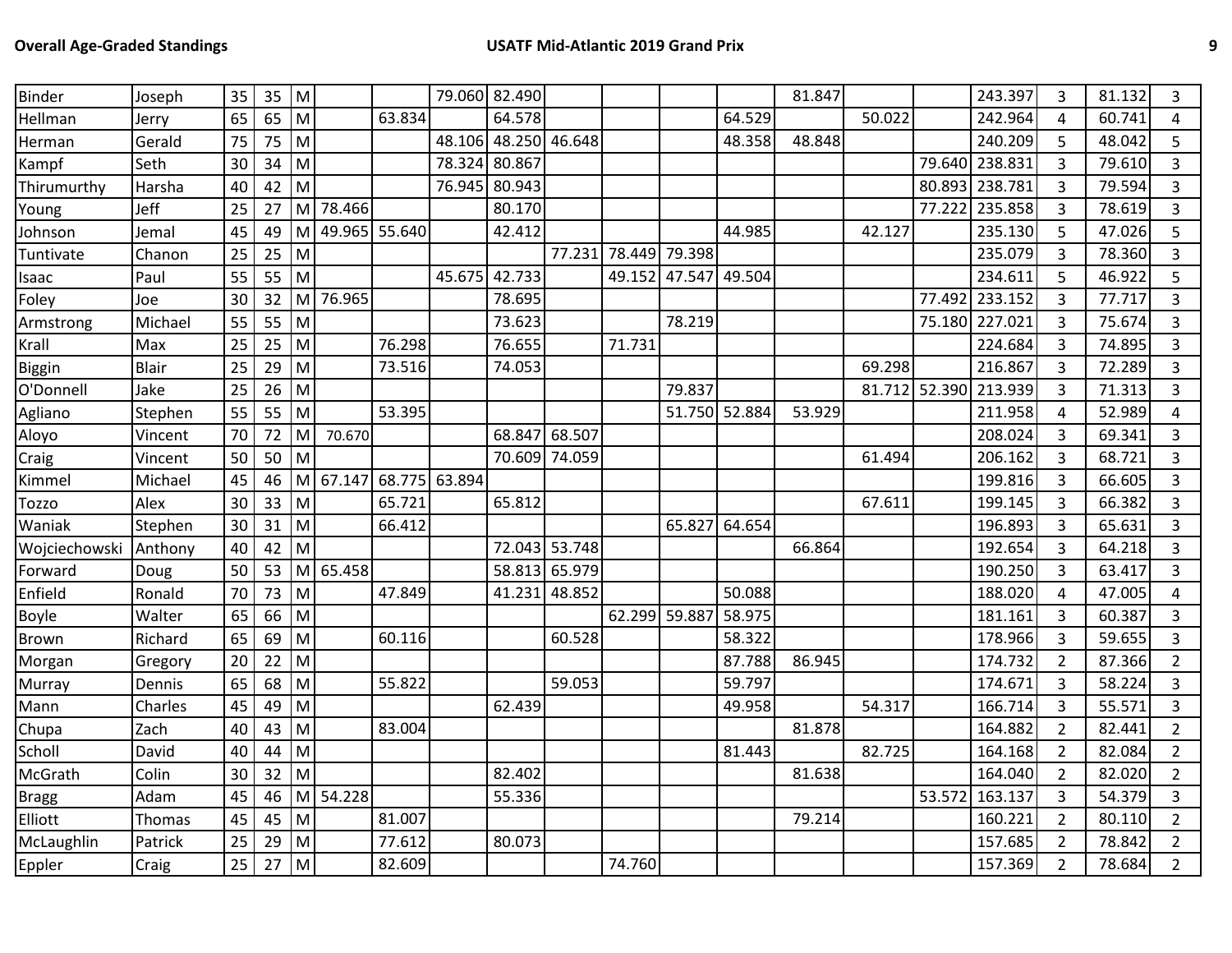| Muniz            | Jesus        | 45 | 48 | Iм           |               |        |        |        | 79.248 77.857 |        |        |        |        |        | 157.106               | $\overline{2}$ | 78.553 | $\overline{2}$ |
|------------------|--------------|----|----|--------------|---------------|--------|--------|--------|---------------|--------|--------|--------|--------|--------|-----------------------|----------------|--------|----------------|
| Butowsky         | Howard       | 50 | 51 | M            |               |        |        | 78.586 |               |        |        | 76.761 |        |        | 155.348               | $\overline{2}$ | 77.674 | $\overline{2}$ |
| Forde            | Kevin        | 55 | 55 | M            |               |        |        | 79.767 |               |        |        | 74.568 |        |        | 154.335               | $\overline{2}$ | 77.168 | $\overline{2}$ |
| Ruchkin          | Ivan         | 25 | 29 | $\mathsf{M}$ |               |        |        | 78.595 |               | 75.241 |        |        |        |        | 153.836               | $\overline{2}$ | 76.918 | $\overline{2}$ |
| Lyman            | Breandan     | 25 | 29 | M            |               |        |        | 77.170 |               |        |        |        |        | 75.747 | 152.917               | $\overline{2}$ | 76.459 | $\overline{2}$ |
| Smith            | Andrew       | 45 | 46 | M            |               |        |        | 76.575 |               |        |        | 76.237 |        |        | 152.812               | $\overline{2}$ | 76.406 | $\overline{2}$ |
| Nieto            | Benjamin     | 30 | 31 | Iм           |               |        |        | 76.455 |               |        |        |        | 76.257 |        | 152.712               | $\overline{2}$ | 76.356 | $\overline{2}$ |
| Rigley           | Randy        | 65 | 65 | M            |               | 76.435 |        | 76.100 |               |        |        |        |        |        | 152.534               | $\overline{2}$ | 76.267 | $\overline{2}$ |
| Appman           | Timothy      | 25 | 25 | M            |               |        |        | 78.924 |               |        |        |        | 72.903 |        | 151.827               | $\overline{2}$ | 75.913 | $\overline{2}$ |
| Kern             | Joseph       | 60 | 64 | M            | 74.668 77.001 |        |        |        |               |        |        |        |        |        | 151.669               | $\overline{2}$ | 75.834 | $\overline{2}$ |
| Lawson           | Teagan       |    | 14 | ${\sf M}$    |               |        | 75.971 |        |               |        |        |        | 75.036 |        | 151.006               | $\overline{2}$ | 75.503 | $\overline{2}$ |
| Ferry            | Matthew      | 20 | 24 | M            |               |        |        | 75.128 |               |        |        |        | 75.708 |        | 150.836               | $\overline{2}$ | 75.418 | $\overline{2}$ |
| Stortz           | Sam          | 25 | 27 |              | M 78.418      |        |        |        |               |        |        |        | 72.376 |        | 150.794               | $\overline{2}$ | 75.397 | $\overline{2}$ |
| Vido             | Michael      | 25 | 28 | Iм           |               |        |        | 79.903 |               |        |        |        |        | 68.585 | 148.488               | $\overline{2}$ | 74.244 | $\overline{2}$ |
| Taggart          | Patrick      | 30 | 33 | M            |               |        |        | 74.235 |               |        |        | 73.948 |        |        | 148.183               | $\overline{2}$ | 74.092 | $\overline{2}$ |
| Assal            | Jim          | 75 | 76 | M            | 72.773        |        |        | 74.779 |               |        |        |        |        |        | 147.551               | $\overline{2}$ | 73.776 | $\overline{2}$ |
| Castner          | Keith        | 35 | 37 | M            | 71.829        |        |        | 74.631 |               |        |        |        |        |        | 146.459               | $\overline{2}$ | 73.230 | $\overline{2}$ |
| Guerra           | Deron        | 35 | 38 | M            |               | 49.301 |        | 51.297 |               |        |        |        | 43.205 |        | 143.803               | 3              | 47.934 | $\overline{3}$ |
| <b>Broadbent</b> | Dave         | 65 | 69 | M            | 70.883        |        |        |        |               |        | 72.122 |        |        |        | 143.006               | $\overline{2}$ | 71.503 | $\overline{2}$ |
| Crispin          | Keith        | 50 | 52 | M            | 72.709        |        |        | 69.858 |               |        |        |        |        |        | 142.568               | $\overline{2}$ | 71.284 | $\overline{2}$ |
| Chan             | Ed           | 50 | 51 | M            |               |        |        | 69.529 |               |        |        | 73.000 |        |        | 142.529               | $\overline{2}$ | 71.264 | $\overline{2}$ |
| <b>Barker</b>    | <b>Bruce</b> | 40 | 44 | lм           |               | 72.806 |        | 69.589 |               |        |        |        |        |        | 142.394               | $\overline{2}$ | 71.197 | $\overline{2}$ |
| Rebbechi         | Donovan      | 45 | 45 | M            | 70.621        |        | 70.406 |        |               |        |        |        |        |        | 141.027               | $\overline{2}$ | 70.514 | $\overline{2}$ |
| Hatch            | Stanley      | 55 | 57 | lм           |               |        |        | 75.900 |               |        |        |        |        | 64.115 | 140.015               | $\overline{2}$ | 70.007 | $\overline{2}$ |
| D'Andrea         | Kurt         | 45 | 46 | M            |               | 70.583 |        |        |               |        |        |        | 68.822 |        | 139.406               | $\overline{2}$ | 69.703 | $\overline{2}$ |
| Santiago         | Daryl        | 30 | 32 | ${\sf M}$    |               |        |        | 69.794 |               |        |        |        | 68.483 |        | 138.277               | $\overline{2}$ | 69.138 | $\overline{2}$ |
| Comber           | Devon        | 15 | 16 | M            |               |        | 73.206 | 64.784 |               |        |        |        |        |        | 137.990               | $\overline{2}$ | 68.995 | $\overline{2}$ |
| Nicolosi         | Philip       | 45 | 49 | M            |               |        |        | 72.698 |               |        |        |        |        |        | 65.158 137.856        | $\overline{2}$ | 68.928 | $\overline{2}$ |
| Palumbo          | Kurt         | 25 | 26 | lм           |               |        |        | 69.657 |               |        |        |        | 67.352 |        | 137.009               | $\overline{2}$ | 68.505 | $\overline{2}$ |
| Dang             | Anh          | 40 | 44 | M            |               |        |        | 63.995 |               |        |        |        |        |        | 72.061 136.056        | $\overline{2}$ | 68.028 | $\overline{2}$ |
| Shilling         | Adam         | 45 | 45 | M            |               |        |        | 69.864 |               |        |        |        |        |        | 65.174 135.039        | $\overline{2}$ | 67.519 | $\overline{2}$ |
| Martin           | William      | 45 | 47 | M            |               | 69.871 |        | 64.879 |               |        |        |        |        |        | 134.750               | $\overline{2}$ | 67.375 | $\overline{2}$ |
| <b>Krauss</b>    | Michael      | 40 | 44 | ${\sf M}$    |               |        |        | 68.637 |               |        |        |        | 66.050 |        | 134.687               | $\overline{2}$ | 67.343 | $\overline{2}$ |
| Aliferov         | Oleg         | 45 | 49 | M            |               |        |        | 70.715 |               |        |        |        |        |        | 63.332 134.047        | $\overline{2}$ | 67.023 | $\overline{2}$ |
| Perkins          | Gary         | 55 | 56 | M            |               |        |        | 47.615 |               |        |        |        |        |        | 44.282 40.661 132.559 | 3              | 44.186 | $\overline{3}$ |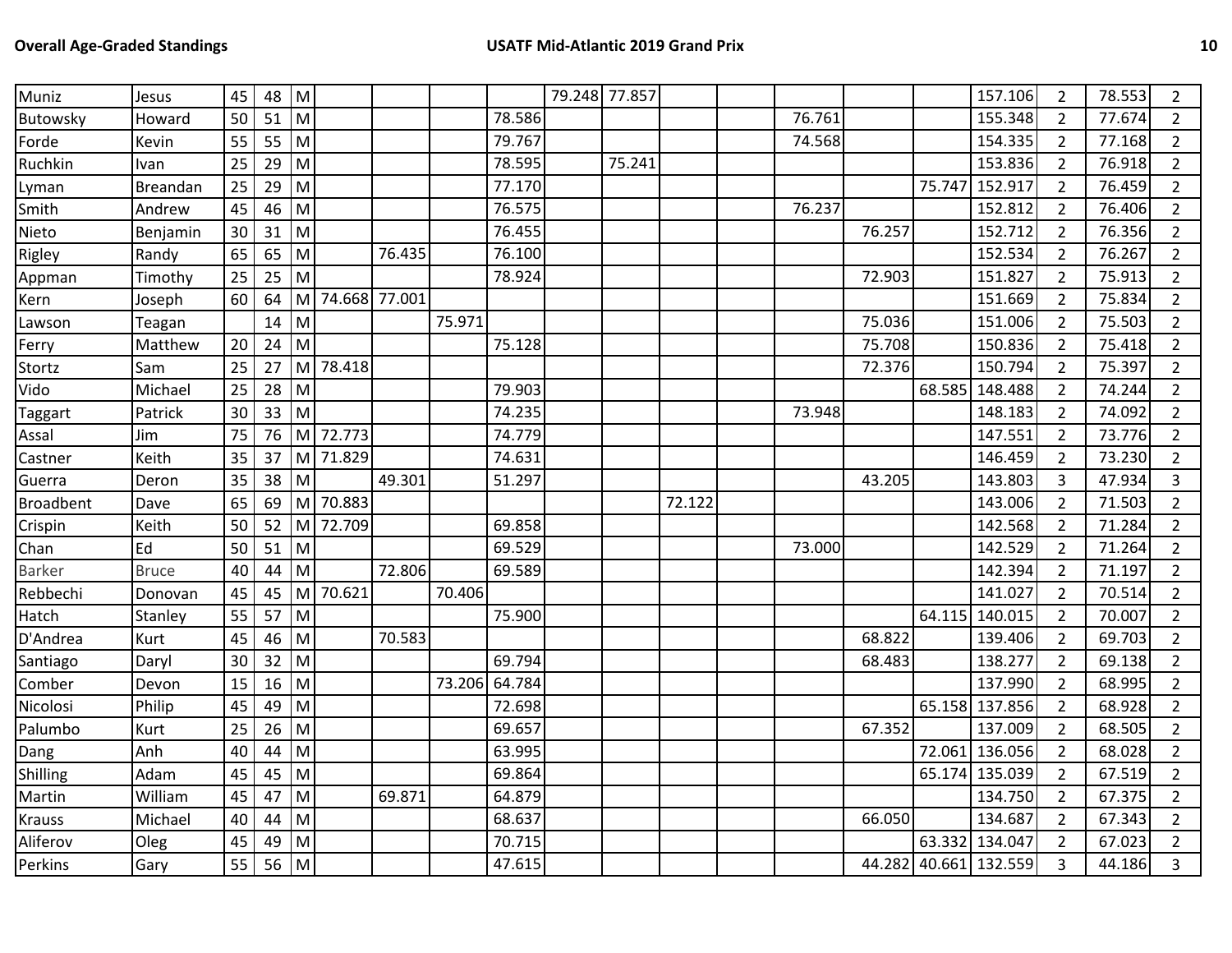| Sweigart       | <b>Dirk</b> | 55 | 58 |           | M 64.161        |        | 67.030 |  |        |        |          |               |               | 131.191        | 2              | 65.595 | $\overline{2}$ |
|----------------|-------------|----|----|-----------|-----------------|--------|--------|--|--------|--------|----------|---------------|---------------|----------------|----------------|--------|----------------|
| Seltzer        | Kevin       | 25 | 27 | M         |                 |        | 62.753 |  |        |        |          | 67.005        |               | 129.757        | $\overline{2}$ | 64.879 | $\overline{2}$ |
| Carstens       | <b>Russ</b> | 55 | 55 | M         |                 | 64.426 | 65.058 |  |        |        |          |               |               | 129.484        | $\overline{2}$ | 64.742 | $\overline{2}$ |
| Marino         | Jerry       | 65 | 69 | M         |                 |        |        |  |        | 68.584 |          | 58.447        |               | 127.031        | $\overline{2}$ | 63.515 | $\overline{2}$ |
| Nadol          | Michael     | 50 | 54 |           | M 59.648 63.891 |        |        |  |        |        |          |               |               | 123.539        | $\overline{2}$ | 61.770 | $\overline{2}$ |
| Tamburello     | Anthony     | 40 | 44 | M         |                 |        | 60.678 |  | 61.645 |        |          |               |               | 122.323        | $\overline{2}$ | 61.162 | $\overline{2}$ |
| Taylor         | Kenneth     | 45 | 46 | M         |                 |        | 55.584 |  |        |        |          | 64.383        |               | 119.967        | $\overline{2}$ | 59.983 | $\overline{2}$ |
| Law            | Bob         | 50 | 50 | M         |                 |        | 59.457 |  |        |        |          |               |               | 58.789 118.246 | $\overline{2}$ | 59.123 | $\overline{2}$ |
| Palmer         | Marty       | 50 | 54 | M         |                 |        | 63.504 |  |        |        |          |               |               | 49.446 112.950 | $\overline{2}$ | 56.475 | $\overline{2}$ |
| <b>Britton</b> | Christopher | 45 | 46 | ${\sf M}$ |                 |        |        |  |        | 60.367 |          |               | 52.487        | 112.854        | $\overline{2}$ | 56.427 | $\overline{2}$ |
| Nop            | Sovannara   | 50 | 50 | M         |                 |        |        |  |        |        |          | 53.322 55.622 |               | 108.943        | $\overline{2}$ | 54.472 | $\overline{2}$ |
| Miller         | Mark        | 40 | 43 | M         |                 |        |        |  |        |        | 51.265   | 57.220        |               | 108.485        | $\overline{2}$ | 54.243 | $\overline{2}$ |
| Edwards        | Cory        | 25 | 28 | M         |                 |        |        |  |        |        | [49.941] |               | 54.159 54.000 | 108.159        | $\overline{2}$ | 54.080 | $\overline{3}$ |
| O'Brien        | Jerry       | 30 | 30 | M         |                 |        | 53.140 |  |        |        |          | 51.560        |               | 104.700        | $\overline{2}$ | 52.350 | $\overline{2}$ |
| Celona         | Peter       | 35 | 36 | M         |                 |        |        |  |        |        | 35.096   |               |               | 67.946 103.042 | $\overline{2}$ | 51.521 | $\overline{2}$ |
| McCloskey      | Patrick     | 50 | 53 | M         |                 |        | 52.675 |  |        |        |          | 46.659        |               | 99.334         | $\overline{2}$ | 49.667 | $\overline{2}$ |
| Pitone         | Ernie       | 20 | 24 | M         |                 |        |        |  |        |        |          | 90.940        |               | 90.940         | $\mathbf{1}$   | 90.940 | $\mathbf{1}$   |
| Crabb          | Charles     | 60 | 62 | M         | 89.944          |        |        |  |        |        |          |               |               | 89.944         | 1              | 89.944 | $\mathbf{1}$   |
| Hatler         | Christopher | 25 | 25 | M         |                 |        |        |  |        |        | 89.894   |               |               | 89.894         | $\mathbf{1}$   | 89.894 | $\mathbf{1}$   |
| Marquardt      | Charles     | 20 | 24 | M         |                 | 88.023 |        |  |        |        |          |               |               | 88.023         | 1              | 88.023 | $\mathbf{1}$   |
| Laidig         | Kim         | 55 | 58 | M         |                 | 87.477 |        |  |        |        |          |               |               | 87.477         | $\mathbf{1}$   | 87.477 | $\mathbf{1}$   |
| Kazanjian      | Matthew     | 20 | 23 | M         |                 |        |        |  |        |        | 87.423   |               |               | 87.423         | 1              | 87.423 | $\mathbf{1}$   |
| <b>Barker</b>  | Zachary     | 25 | 27 | M         |                 |        |        |  |        |        |          |               | 87.395        | 87.395         | 1              | 87.395 | $\mathbf{1}$   |
| Cruz           | Carlos      | 30 | 30 | M         |                 |        | 44.837 |  |        |        |          |               | 42.404        | 87.241         | $\overline{2}$ | 43.620 | $\overline{2}$ |
| Creekmore      | Joseph      | 25 | 26 | M         |                 |        |        |  |        |        |          | 86.090        |               | 86.090         | 1              | 86.090 | $\mathbf{1}$   |
| Gourley        | Steve       | 40 | 41 | M         |                 |        |        |  |        |        | 85.990   |               |               | 85.990         | 1              | 85.990 | $\mathbf{1}$   |
| Herlihy        | Ryan        | 20 | 23 | M         |                 |        |        |  |        |        |          | 85.045        |               | 85.045         | 1              | 85.045 | $\mathbf{1}$   |
| Sadlock        | Joshua      | 30 | 30 | M         |                 |        |        |  |        |        | 84.923   |               |               | 84.923         | $\mathbf{1}$   | 84.923 | $\mathbf{1}$   |
| Hendry         | Christopher | 20 | 22 | M         |                 |        |        |  |        |        | 84.406   |               |               | 84.406         | 1              | 84.406 | $\mathbf{1}$   |
| O'Rourke       | Patrick     | 50 | 51 | lм        |                 |        |        |  |        |        | 84.333   |               |               | 84.333         | 1              | 84.333 | $\mathbf{1}$   |
| Hallman        | Stephen     | 30 | 31 | M         |                 |        | 83.756 |  |        |        |          |               |               | 83.756         | 1              | 83.756 | $\mathbf{1}$   |
| Ubriaco        | Otis        | 25 | 26 | M         |                 |        |        |  |        |        | 83.629   |               |               | 83.629         | $\mathbf{1}$   | 83.629 | $\mathbf{1}$   |
| <b>Hibbs</b>   | Joshua      | 30 | 31 |           | M 83.020        |        |        |  |        |        |          |               |               | 83.020         | 1              | 83.020 | $\mathbf{1}$   |
| Martin         | James       | 55 | 57 | M         |                 | 44.145 |        |  |        |        | 38.857   |               |               | 83.002         | $\overline{2}$ | 41.501 | $\overline{2}$ |
| <b>Davies</b>  | Keith       | 55 | 59 | M         |                 | 82.969 |        |  |        |        |          |               |               | 82.969         |                | 82.969 | $\mathbf{1}$   |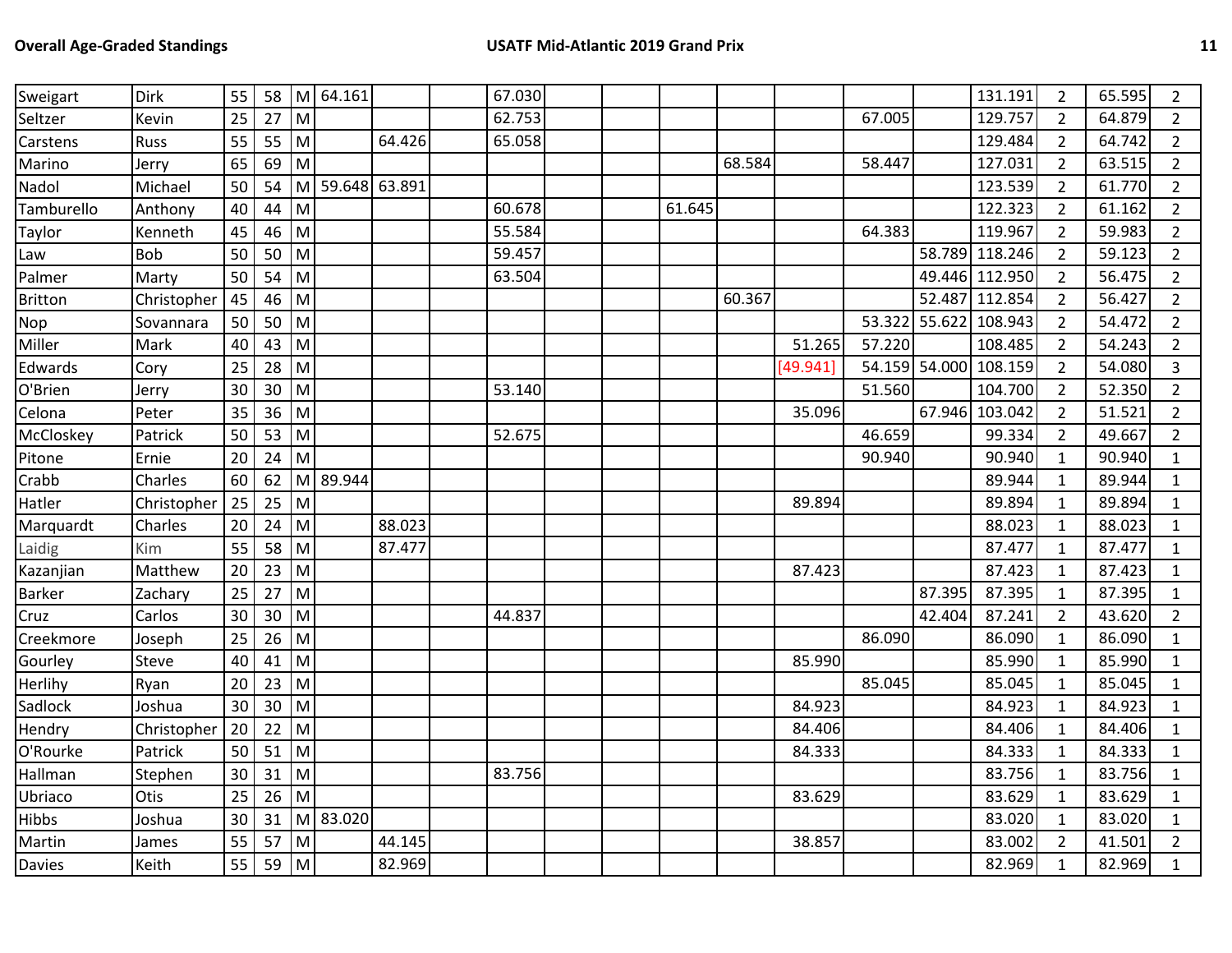| Lockhead      | Sean        | 50 | 51 | M                                                                                                          |          |        |        | 45.663 |        |  |        |        | 37.282 | 82.946 | $\overline{2}$ | 41.473 | $\overline{2}$ |
|---------------|-------------|----|----|------------------------------------------------------------------------------------------------------------|----------|--------|--------|--------|--------|--|--------|--------|--------|--------|----------------|--------|----------------|
| Daniels       | James       | 20 | 24 | M                                                                                                          |          |        |        |        |        |  | 82.866 |        |        | 82.866 | $\mathbf{1}$   | 82.866 | $\mathbf{1}$   |
| Clark         | Sean        | 30 | 33 | M                                                                                                          | 82.861   |        |        |        |        |  |        |        |        | 82.861 | 1              | 82.861 | $\mathbf{1}$   |
| Sutton        | Kieran      | 20 | 24 | M                                                                                                          |          |        |        | 82.500 |        |  |        |        |        | 82.500 | 1              | 82.500 | $\mathbf{1}$   |
| <b>Burns</b>  | Scott       | 35 | 39 | M                                                                                                          |          |        |        |        |        |  | 82.375 |        |        | 82.375 | $\mathbf{1}$   | 82.375 | $\mathbf{1}$   |
| Garrity       | Christopher | 25 | 26 | M                                                                                                          |          |        |        |        |        |  | 82.277 |        |        | 82.277 | 1              | 82.277 | $\mathbf{1}$   |
| Amengual      | Cody        | 25 | 27 | M                                                                                                          |          |        |        |        |        |  | 82.171 |        |        | 82.171 | 1              | 82.171 | $\mathbf{1}$   |
| Martinson     | Ross        | 40 | 41 | M                                                                                                          |          | 82.061 |        |        |        |  |        |        |        | 82.061 | 1              | 82.061 | $\mathbf{1}$   |
| Olenginski    | Greg        | 25 | 26 | M                                                                                                          |          |        |        |        |        |  |        | 81.579 |        | 81.579 | $\mathbf{1}$   | 81.579 | $\mathbf{1}$   |
| Davies        | Geraint     | 25 | 28 | M                                                                                                          |          |        |        | 81.131 |        |  |        |        |        | 81.131 | 1              | 81.131 | $\mathbf{1}$   |
| Lizins        | Kristaps    | 20 | 23 | M                                                                                                          |          |        |        |        |        |  | 81.019 |        |        | 81.019 | 1              | 81.019 | $\mathbf{1}$   |
| Cooke         | Kevin       | 50 | 50 | M                                                                                                          |          |        |        |        |        |  | 80.993 |        |        | 80.993 | $\mathbf{1}$   | 80.993 | $\mathbf{1}$   |
| Doyle         | Kevin       | 55 | 56 | M                                                                                                          |          | 80.679 |        |        |        |  |        |        |        | 80.679 | $\mathbf{1}$   | 80.679 | $\mathbf 1$    |
| Wright        | Billy       | 65 | 66 | M                                                                                                          |          | 80.064 |        |        |        |  |        |        |        | 80.064 | 1              | 80.064 | $\mathbf{1}$   |
| Reynolds      | Robert      | 60 | 61 |                                                                                                            | M 79.980 |        |        |        |        |  |        |        |        | 79.980 | $\mathbf{1}$   | 79.980 | $\mathbf{1}$   |
| Springer      | Paul        | 30 | 31 | M                                                                                                          |          |        |        |        |        |  | 79.825 |        |        | 79.825 | 1              | 79.825 | $\mathbf{1}$   |
| Scullin       | <b>Nick</b> | 20 | 23 | M                                                                                                          |          |        |        |        |        |  | 79.599 |        |        | 79.599 | $\mathbf{1}$   | 79.599 | $\mathbf{1}$   |
| Drummond      | Tom         | 50 | 53 | ${\sf M}$                                                                                                  |          |        |        |        |        |  |        | 79.595 |        | 79.595 | 1              | 79.595 | $\mathbf{1}$   |
| <b>Brand</b>  | Alec        | 20 | 24 | M                                                                                                          |          |        |        | 79.470 |        |  |        |        |        | 79.470 | $\mathbf{1}$   | 79.470 | $\mathbf{1}$   |
| Wrzosek       | Thomas      | 60 | 62 | M                                                                                                          |          |        | 79.179 |        |        |  |        |        |        | 79.179 | 1              | 79.179 | $\mathbf{1}$   |
| Weida         | Peter       | 25 | 26 | M                                                                                                          |          |        |        |        |        |  |        |        | 79.076 | 79.076 | $\mathbf{1}$   | 79.076 | $\mathbf{1}$   |
| Welsh         | David       | 40 | 42 | M                                                                                                          |          |        |        |        | 79.062 |  |        |        |        | 79.062 | 1              | 79.062 | $\mathbf{1}$   |
| Reid          | James       | 55 | 58 | M                                                                                                          |          |        |        |        |        |  |        | 78.803 |        | 78.803 | 1              | 78.803 | $\mathbf{1}$   |
| Goldthorp     | John        | 40 | 41 | M                                                                                                          |          |        |        |        |        |  | 78.752 |        |        | 78.752 | $\mathbf{1}$   | 78.752 | $\mathbf{1}$   |
| McClellan     | Thomas      | 20 | 23 | M                                                                                                          |          |        |        | 78.385 |        |  |        |        |        | 78.385 | 1              | 78.385 | $\mathbf{1}$   |
| Reitinger     | Eric        | 35 | 35 | ${\sf M}$                                                                                                  |          |        |        | 78.285 |        |  |        |        |        | 78.285 | 1              | 78.285 | $\mathbf{1}$   |
| <b>Brophy</b> | James       | 30 | 34 | M                                                                                                          |          | 78.261 |        |        |        |  |        |        |        | 78.261 | 1              | 78.261 | $\mathbf{1}$   |
| Boben         | William     | 55 | 56 | M                                                                                                          |          |        |        |        |        |  |        | 78.195 |        | 78.195 | 1              | 78.195 | $\mathbf{1}$   |
| O'Connor      | Dennis      | 30 | 32 | ${\sf M}$                                                                                                  |          |        |        | 78.182 |        |  |        |        |        | 78.182 | 1              | 78.182 | $\mathbf{1}$   |
| Pastore       | Christopher | 20 | 24 | M                                                                                                          |          |        |        |        |        |  |        | 78.105 |        | 78.105 | $\mathbf{1}$   | 78.105 | $\mathbf{1}$   |
| <b>Becker</b> | John        | 40 | 40 | M                                                                                                          |          |        |        | 77.867 |        |  |        |        |        | 77.867 | 1              | 77.867 | $\mathbf{1}$   |
| Leathers      | Cain        | 20 | 24 | M                                                                                                          |          |        |        | 77.853 |        |  |        |        |        | 77.853 | $\mathbf{1}$   | 77.853 | $\mathbf{1}$   |
| Persick       | Matthew     | 20 | 22 | $\mathsf{M}% _{T}=\mathsf{M}_{T}\!\left( a,b\right) ,\ \mathsf{M}_{T}=\mathsf{M}_{T}\!\left( a,b\right) ,$ |          |        | 77.281 |        |        |  |        |        |        | 77.281 | 1              | 77.281 | $\mathbf{1}$   |
| McMillan      | Jay         | 45 | 47 | M                                                                                                          |          |        |        |        |        |  |        | 77.251 |        | 77.251 | $\mathbf{1}$   | 77.251 | $\mathbf{1}$   |
| Hannagan      | Mark        | 25 | 28 | M                                                                                                          |          |        |        |        |        |  | 77.184 |        |        | 77.184 | $\mathbf{1}$   | 77.184 | $\mathbf{1}$   |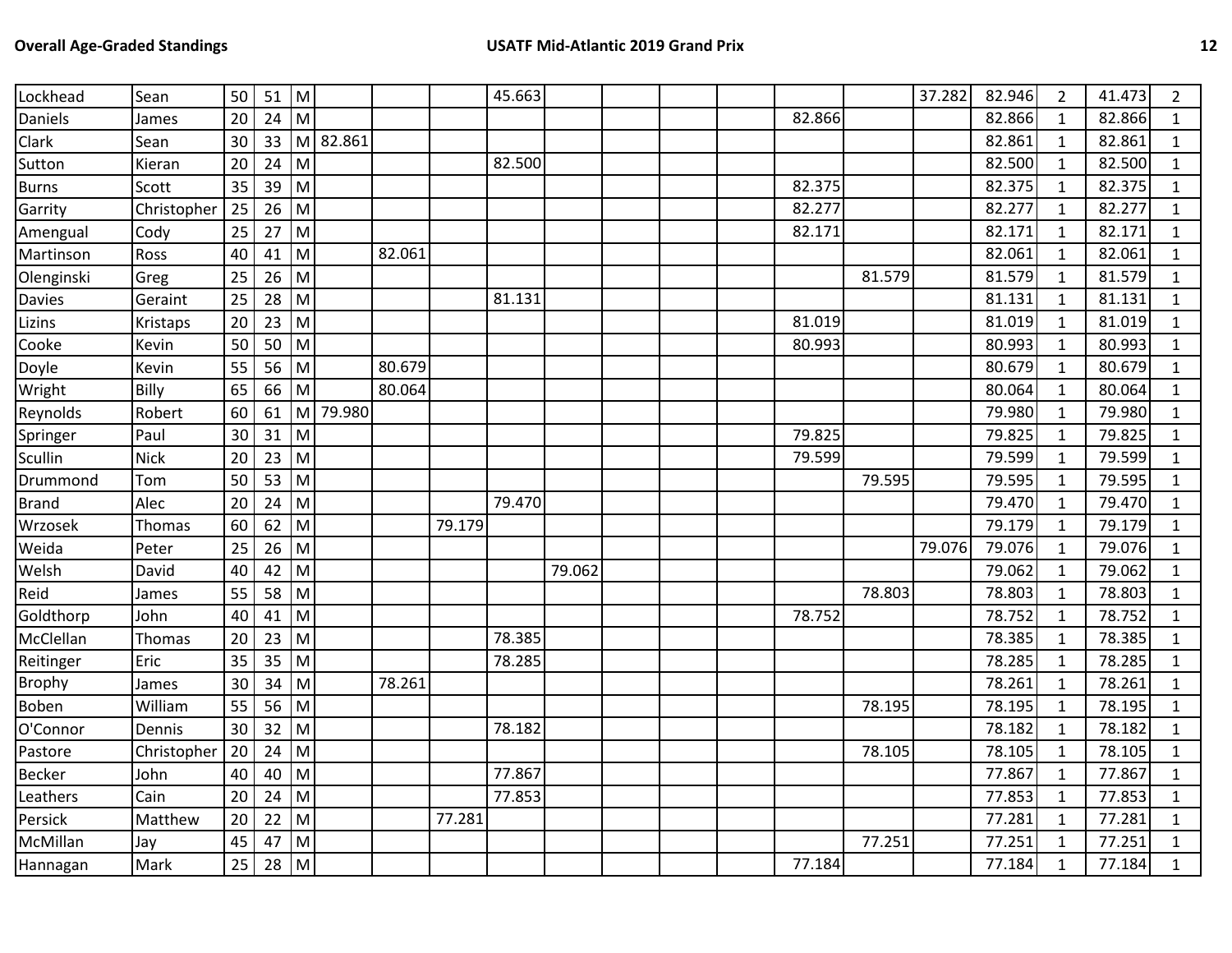| Driscoll     | <b>Brian</b> | 60 | 61 | Iм           |          |        |        |        |        |  | 77.126 |        |        | 77.126 | $\mathbf{1}$   | 77.126 | 1              |
|--------------|--------------|----|----|--------------|----------|--------|--------|--------|--------|--|--------|--------|--------|--------|----------------|--------|----------------|
| Martinez     | Michael      | 50 | 50 | M            |          |        |        |        |        |  |        |        | 76.899 | 76.899 | $\mathbf{1}$   | 76.899 | $\mathbf{1}$   |
| Matula       | Jeremy       | 30 | 32 | M            |          |        |        |        |        |  |        | 76.708 |        | 76.708 | $\mathbf{1}$   | 76.708 | 1              |
| Smith        | Tyson        | 45 | 46 | M            |          |        |        | 76.411 |        |  |        |        |        | 76.411 | $\mathbf{1}$   | 76.411 | $\mathbf{1}$   |
| Mellish      | Dennis       | 65 | 69 | M            |          |        |        |        |        |  | 75.690 |        |        | 75.690 | $\mathbf{1}$   | 75.690 | $\mathbf{1}$   |
| Jackson      | Keith        | 50 | 51 | M            |          | 75.529 |        |        |        |  |        |        |        | 75.529 | $\mathbf{1}$   | 75.529 | $\mathbf{1}$   |
| Lorah        | Daniel       | 20 | 23 | M            |          |        |        |        |        |  |        | 75.382 |        | 75.382 | $\mathbf{1}$   | 75.382 | 1              |
| Thomas       | Donald       | 30 | 30 | M            |          |        |        |        |        |  | 30.667 |        | 44.245 | 74.912 | $\overline{2}$ | 37.456 | $\overline{2}$ |
| <b>Brown</b> | Andre        | 25 | 26 | M            |          |        |        | 41.418 |        |  |        | 33.457 |        | 74.876 | $\overline{2}$ | 37.438 | $\overline{2}$ |
| Simonetti    | <b>Nick</b>  | 60 | 61 | M            |          |        |        | 74.714 |        |  |        |        |        | 74.714 | $\mathbf{1}$   | 74.714 | $\mathbf{1}$   |
| Lanier       | Kyle         | 45 | 46 | M            |          |        |        |        | 74.696 |  |        |        |        | 74.696 | $\mathbf{1}$   | 74.696 | $\mathbf{1}$   |
| Lawson       | Jacob        | 15 | 16 | $\mathsf{M}$ |          |        |        |        |        |  |        | 74.593 |        | 74.593 | $\mathbf{1}$   | 74.593 | $\mathbf{1}$   |
| Bittinger    | Peter        | 50 | 54 | M            |          | 74.470 |        |        |        |  |        |        |        | 74.470 | $\mathbf{1}$   | 74.470 | $\mathbf{1}$   |
| Lodge        | Gabriel      | 20 | 23 | M            |          |        |        |        |        |  | 74.299 |        |        | 74.299 | $\mathbf{1}$   | 74.299 | $\mathbf{1}$   |
| Thomas       | Tom          | 25 | 29 | M            |          |        |        |        |        |  |        | 73.654 |        | 73.654 | $\mathbf{1}$   | 73.654 | 1              |
| Zimmet       | Austin       | 25 | 28 | M            |          |        |        | 73.497 |        |  |        |        |        | 73.497 | $\mathbf{1}$   | 73.497 | 1              |
| Montgomery   | Kevin        | 20 | 24 | M            |          |        |        |        |        |  | 73.314 |        |        | 73.314 | $\mathbf{1}$   | 73.314 | $\mathbf{1}$   |
| Rivera       | Victor       | 40 | 40 | ${\sf M}$    |          |        | 73.231 |        |        |  |        |        |        | 73.231 | $\mathbf{1}$   | 73.231 | 1              |
| Lizzio       | Dominic      | 35 | 37 | M            |          |        |        |        |        |  | 72.844 |        |        | 72.844 | $\mathbf{1}$   | 72.844 | $\mathbf{1}$   |
| Cummins      | Seamus       | 45 | 46 | M            |          |        |        | 72.660 |        |  |        |        |        | 72.660 | $\mathbf{1}$   | 72.660 | 1              |
| Sandmeyer    | Rod          | 60 | 62 | M            |          |        |        | 72.427 |        |  |        |        |        | 72.427 | $\mathbf{1}$   | 72.427 | $\mathbf{1}$   |
| Patterson    | Paul         | 45 | 46 | M            |          |        |        |        |        |  |        | 71.976 |        | 71.976 | $\mathbf{1}$   | 71.976 | 1              |
| Rankin       | Michael      | 55 | 59 | M            |          |        |        | 71.378 |        |  |        |        |        | 71.378 | $\mathbf{1}$   | 71.378 | $\mathbf{1}$   |
| Harris       | Cinque       | 20 | 20 | M            |          |        |        |        |        |  | 71.061 |        |        | 71.061 | $\mathbf{1}$   | 71.061 | $\mathbf{1}$   |
| lovanisci    | Joe          | 45 | 47 | M            |          |        |        |        |        |  |        |        | 70.856 | 70.856 | $\mathbf{1}$   | 70.856 | 1              |
| Westerlund   | Glenn        | 60 | 63 | M            |          | 70.495 |        |        |        |  |        |        |        | 70.495 | $\mathbf{1}$   | 70.495 | $\mathbf{1}$   |
| Mueller      | Matthew      | 35 | 35 | ${\sf M}$    |          |        | 70.190 |        |        |  |        |        |        | 70.190 | $\mathbf{1}$   | 70.190 | $\mathbf{1}$   |
| Mallozzi     | Daniel       | 25 | 25 | M            |          |        |        | 69.767 |        |  |        |        |        | 69.767 | $\mathbf{1}$   | 69.767 | 1              |
| Latsch       | Michael      | 45 | 48 | M            |          |        |        |        | 69.372 |  |        |        |        | 69.372 | $\mathbf{1}$   | 69.372 | $\mathbf{1}$   |
| Prizer       | Kent         | 65 | 68 |              | M 69.231 |        |        |        |        |  |        |        |        | 69.231 | $\mathbf{1}$   | 69.231 | $\mathbf{1}$   |
| Southam      | Mark         | 55 | 56 | M            |          |        |        |        |        |  |        |        | 69.135 | 69.135 | $\mathbf{1}$   | 69.135 | $\mathbf{1}$   |
| Werley       | Steven       | 60 | 60 | M            |          |        |        |        |        |  |        | 68.628 |        | 68.628 | $\mathbf{1}$   | 68.628 | $\mathbf{1}$   |
| Thompson     | La Roi       | 40 | 40 | ${\sf M}$    |          |        |        |        | 68.412 |  |        |        |        | 68.412 | $\mathbf{1}$   | 68.412 | 1              |
| Lanier       | Kareem       | 45 | 46 | ${\sf M}$    |          |        |        |        | 68.392 |  |        |        |        | 68.392 | 1              | 68.392 | 1              |
| DeProspo     | Leonard      | 40 | 42 | M            |          |        |        |        |        |  |        |        | 68.290 | 68.290 | $\mathbf{1}$   | 68.290 | $\mathbf{1}$   |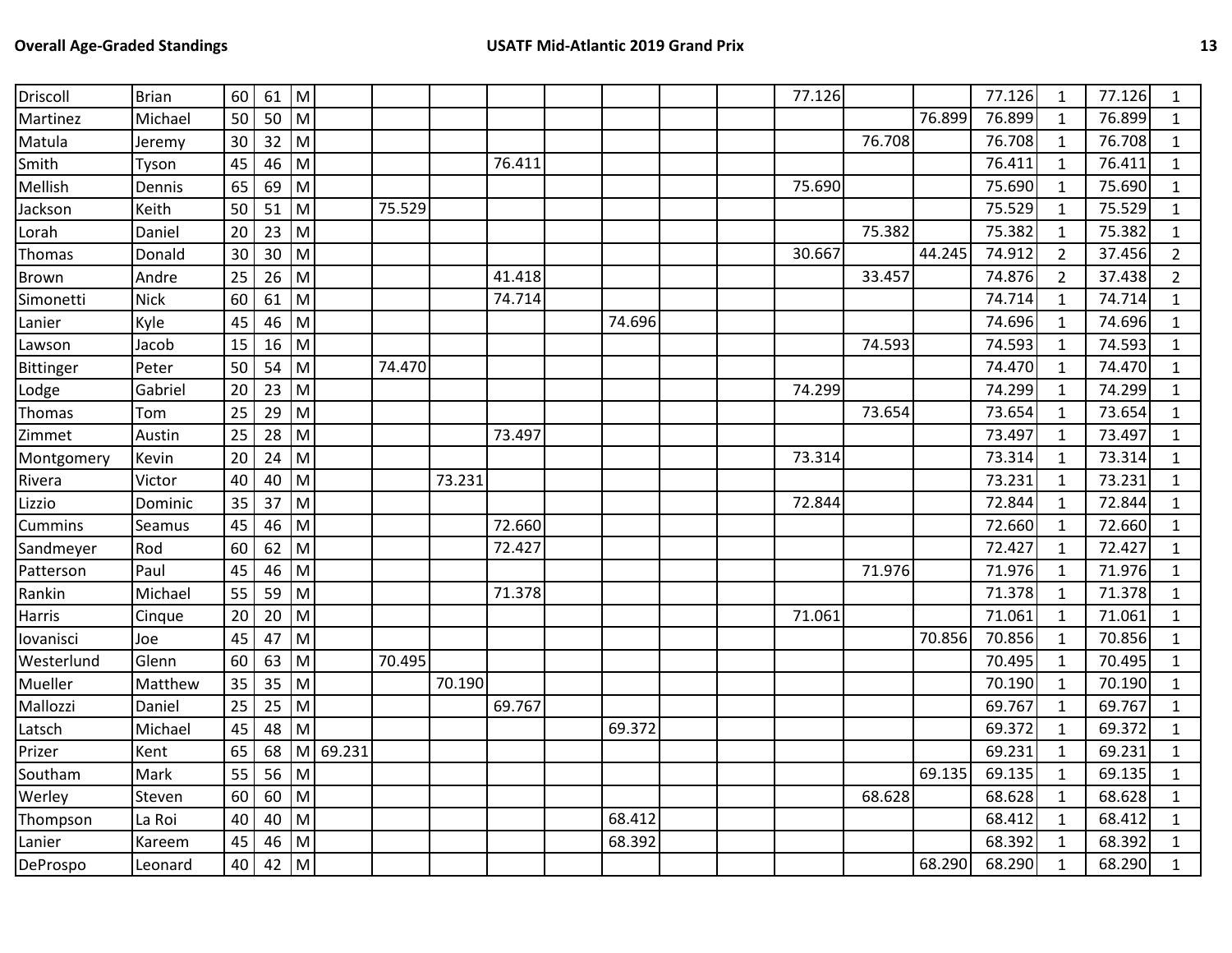| Wojnar        | Rich       | 45 | 46 | Iм                                                                                    |  |        | 68.186 |        |        |        |        |        |        | 68.186 | $\mathbf{1}$ | 68.186 | $\mathbf{1}$ |
|---------------|------------|----|----|---------------------------------------------------------------------------------------|--|--------|--------|--------|--------|--------|--------|--------|--------|--------|--------------|--------|--------------|
| Straw         | Keith      | 60 | 64 | M                                                                                     |  |        |        |        |        |        |        |        | 68.019 | 68.019 | $\mathbf{1}$ | 68.019 | $\mathbf{1}$ |
| Smith         | Duncan     | 60 | 60 | M                                                                                     |  |        |        |        | 66.806 |        |        |        |        | 66.806 | 1            | 66.806 | $\mathbf{1}$ |
| Anderson      | Chris      | 40 | 44 | M                                                                                     |  |        |        |        |        |        |        |        | 66.196 | 66.196 | $\mathbf{1}$ | 66.196 | $\mathbf{1}$ |
| Stenzel       | Robert     | 60 | 62 | M                                                                                     |  | 66.130 |        |        |        |        |        |        |        | 66.130 | $\mathbf{1}$ | 66.130 | $\mathbf{1}$ |
| Matthews      | Kevin      | 55 | 55 | M                                                                                     |  |        | 65.765 |        |        |        |        |        |        | 65.765 | $\mathbf{1}$ | 65.765 | $\mathbf{1}$ |
| Harmon        | Bob        | 65 | 67 | Iм                                                                                    |  |        | 65.394 |        |        |        |        |        |        | 65.394 | $\mathbf{1}$ | 65.394 | $\mathbf{1}$ |
| Conn          | Bill       | 40 | 44 | M                                                                                     |  |        | 64.155 |        |        |        |        |        |        | 64.155 | $\mathbf{1}$ | 64.155 | $\mathbf{1}$ |
| Lichtner      | Ryan       | 30 | 31 | M                                                                                     |  |        |        |        |        |        |        | 63.645 |        | 63.645 | $\mathbf{1}$ | 63.645 | $\mathbf{1}$ |
| Stewart       | Patrick    | 70 | 70 | M                                                                                     |  |        |        |        |        | 63.284 |        |        |        | 63.284 | $\mathbf{1}$ | 63.284 | $\mathbf{1}$ |
| Rodriguez     | Jose       | 50 | 52 | M                                                                                     |  |        | 62.703 |        |        |        |        |        |        | 62.703 | $\mathbf{1}$ | 62.703 | $\mathbf{1}$ |
| Haq           | Shan       | 35 | 37 | M                                                                                     |  |        |        |        |        |        |        |        | 61.997 | 61.997 | $\mathbf{1}$ | 61.997 | $\mathbf{1}$ |
| Dinzeo        | Tom        | 40 | 44 | M                                                                                     |  |        |        |        |        |        |        |        | 61.804 | 61.804 | $\mathbf{1}$ | 61.804 | $\mathbf{1}$ |
| Farrell       | Michael    | 50 | 50 | $\mathsf{M}% _{T}=\mathsf{M}_{T}\!\left( a,b\right) ,\ \mathsf{M}_{T}=\mathsf{M}_{T}$ |  |        | 60.890 |        |        |        |        |        |        | 60.890 | $\mathbf{1}$ | 60.890 | $\mathbf{1}$ |
| Wrenn         | Jeffrey    | 50 | 53 | M                                                                                     |  |        | 60.867 |        |        |        |        |        |        | 60.867 | $\mathbf{1}$ | 60.867 | $\mathbf{1}$ |
| Stein         | James      | 60 | 61 | M                                                                                     |  |        | 60.756 |        |        |        |        |        |        | 60.756 | $\mathbf{1}$ | 60.756 | $\mathbf{1}$ |
| Schafer       | Neil       | 45 | 49 | M                                                                                     |  |        | 60.742 |        |        |        |        |        |        | 60.742 | $\mathbf{1}$ | 60.742 | $\mathbf{1}$ |
| Wilson        | <b>Bud</b> | 50 | 51 | M                                                                                     |  |        |        |        |        |        |        |        | 60.671 | 60.671 | $\mathbf{1}$ | 60.671 | $\mathbf{1}$ |
| Nolan         | Peter      | 50 | 54 | M                                                                                     |  |        | 60.407 |        |        |        |        |        |        | 60.407 | $\mathbf{1}$ | 60.407 | $\mathbf{1}$ |
| Prosser       | Greg       | 40 | 44 | M                                                                                     |  |        | 60.043 |        |        |        |        |        |        | 60.043 | 1            | 60.043 | $\mathbf{1}$ |
| Murphy        | Tyler      | 45 | 49 | M                                                                                     |  |        | 59.812 |        |        |        |        |        |        | 59.812 | $\mathbf{1}$ | 59.812 | $\mathbf{1}$ |
| Webb          | David      | 45 | 45 | M                                                                                     |  |        |        |        |        |        |        |        | 59.800 | 59.800 | 1            | 59.800 | $\mathbf{1}$ |
| Narron        | James      | 50 | 54 | M                                                                                     |  |        |        |        |        |        |        | 59.202 |        | 59.202 | $\mathbf{1}$ | 59.202 | $\mathbf{1}$ |
| Tempro        | Chris      | 60 | 60 | M                                                                                     |  |        | 58.764 |        |        |        |        |        |        | 58.764 | 1            | 58.764 | $\mathbf{1}$ |
| Uebele        | Matthew    | 40 | 43 | M                                                                                     |  |        | 58.649 |        |        |        |        |        |        | 58.649 | $\mathbf{1}$ | 58.649 | $\mathbf{1}$ |
| Reinhart      | Richard    | 70 | 70 | M                                                                                     |  |        | 58.495 |        |        |        |        |        |        | 58.495 | $\mathbf{1}$ | 58.495 | $\mathbf{1}$ |
| Carnes        | Johnny     | 20 | 24 | M                                                                                     |  |        |        |        |        |        |        |        | 58.041 | 58.041 | $\mathbf{1}$ | 58.041 | $\mathbf{1}$ |
| <b>Brent</b>  | William    | 35 | 36 | M                                                                                     |  |        |        |        |        |        |        |        | 57.917 | 57.917 | 1            | 57.917 | $\mathbf{1}$ |
| Gualano       | Stephen    | 45 | 49 | M                                                                                     |  |        |        |        |        |        | 57.257 |        |        | 57.257 | $\mathbf{1}$ | 57.257 | $\mathbf{1}$ |
| Cross         | Zachary    | 45 | 45 | M                                                                                     |  |        | 56.785 |        |        |        |        |        |        | 56.785 | $\mathbf{1}$ | 56.785 | $\mathbf{1}$ |
| Padien        | Paul       | 50 | 54 | M                                                                                     |  |        | 56.680 |        |        |        |        |        |        | 56.680 | $\mathbf{1}$ | 56.680 | $\mathbf{1}$ |
| <b>Becker</b> | Ed         | 45 | 49 | M                                                                                     |  |        |        | 56.240 |        |        |        |        |        | 56.240 | $\mathbf{1}$ | 56.240 | $\mathbf{1}$ |
| Hasty         | Thomas     | 40 | 41 | M                                                                                     |  | 55.972 |        |        |        |        |        |        |        | 55.972 | 1            | 55.972 | $\mathbf{1}$ |
| Scott         | William    | 65 | 69 | M                                                                                     |  |        |        | 55.447 |        |        |        |        |        | 55.447 | 1            | 55.447 | $\mathbf{1}$ |
| Polakoff      | Craig      | 40 | 40 | M                                                                                     |  |        |        |        |        |        |        |        | 54.995 | 54.995 | 1            | 54.995 | $\mathbf{1}$ |